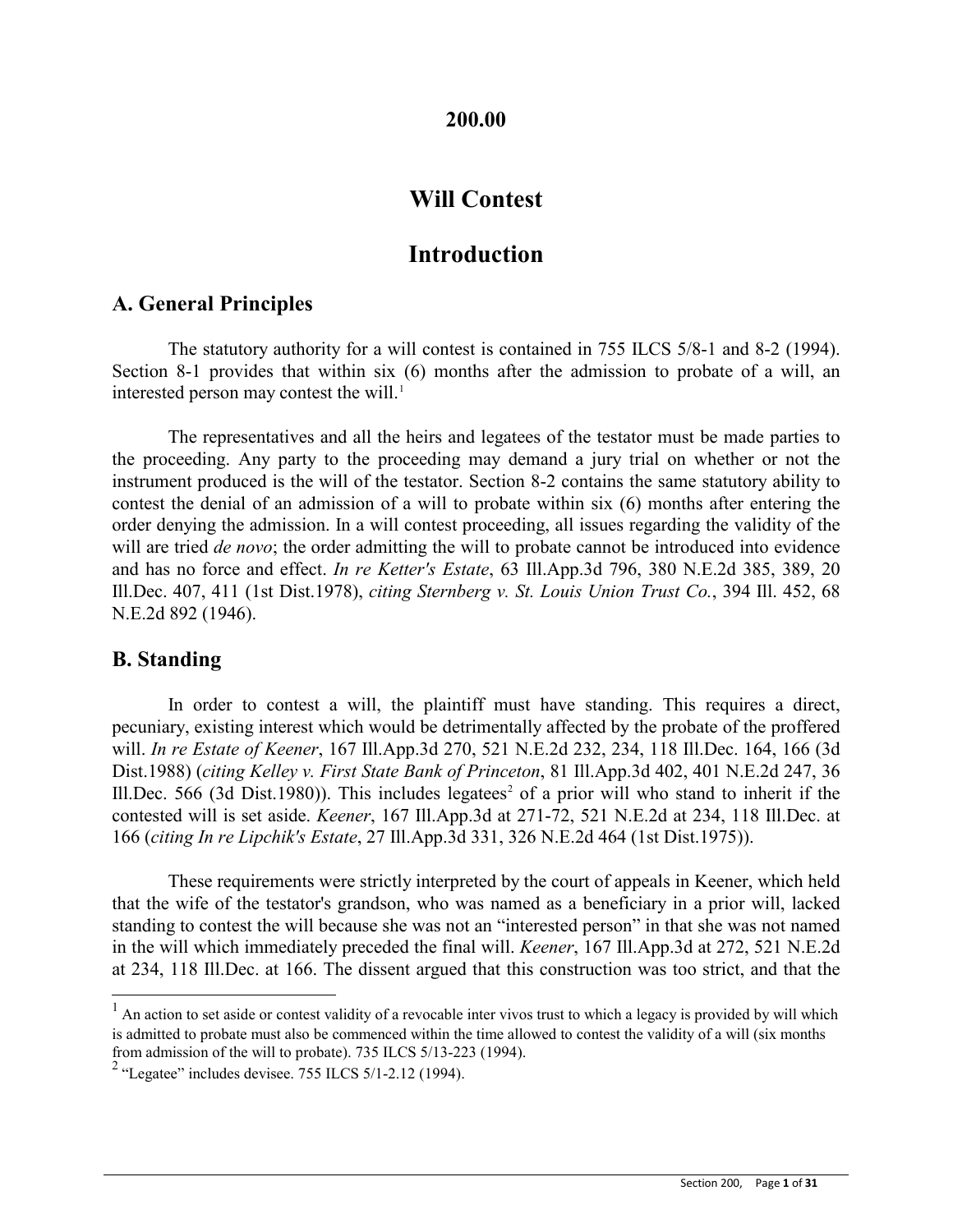majority was in conflict with the rule established in Kelley v. First State Bank of Princeton, 81 Ill.App.3d 402, 413, 401 N.E.2d 247, 255, 36 Ill.Dec. 566, 574 (3d Dist.1980), that a "prior will" is not necessarily limited to the "immediately preceding" will. *Keener*, 167 Ill.App.3d at 273, 521 N.E.2d at 234-35, 118 Ill.Dec. at 166-67.

The purpose of a will contest proceeding is to determine whether the writing produced is the will of the decedent. *Roeske v. First Nat'l Bank*, 90 Ill.App.3d 669, 413 N.E.2d 476, 478, 46 Ill.Dec. [3](#page-1-0)6, 38 (2d Dist.1980). A plaintiff with standing to contest a will<sup>3</sup> may assert any number of grounds to invalidate it. These grounds include undue influence, lack of testamentary capacity, fraud, forgery, revocation, ignorance of the contents of the will, partial invalidity, or any other ground that would show that the document is not the decedent's will. *Roeske v. First Nat'l Bank*, 90 Ill.App.3d at 671, 413 N.E.2d at 478, 46 Ill.Dec. at 38. The party contesting the will has the burden of proving its invalidity. *Franciscan Sisters Health Care Corp. v. Dean*, 95 Ill.2d 452, 448 N.E.2d 872, 877, 69 Ill.Dec. 960, 965 (1983).

# **C. Grounds for Invalidity of a Will**

## **1. Undue Influence**

Influence is "undue" when it "prevents the testator from exercising his own will in the disposition of his estate" such that the testator's will is rendered more the will of another. *Id.*, 69 Ill.Dec. at 963. In order to invalidate a will, the undue influence must have been "directly connected with the execution of the will" and it must have operated at the time the will was made. *Schmidt v. Schwear*, 98 Ill.App.3d 336, 424 N.E.2d 401, 405, 53 Ill.Dec. 766, 770 (5th Dist.1981). Undue influence can be exerted by direct beneficiaries or by third parties, such as the spouse of a beneficiary. *Swenson v. Wintercorn*, 92 Ill.App.2d 88, 234 N.E.2d 91, 98 (2d Dist.1968). Influence need not be exerted in an untoward manner to be undue. Even kindness and affection can constitute undue influence if they destroy the testator's "free agency." *Kelley v. First State Bank of Princeton*, 36 Ill.Dec. at 575.

# **a. Presumption of Undue Influence**

A rebuttable presumption of undue influence can result when a fiduciary relationship exists between the testator and a legatee. A rebuttable presumption arises when the plaintiff proves (1) the existence of an attorney-client relationship or other fiduciary relationship between the decedent and the beneficiary such that the beneficiary is the dominant party, (2) that the decedent reposed trust and confidence in the beneficiary, (3) that the beneficiary prepared or procured the preparation of the purported will, and (4) that the beneficiary would receive a substantial benefit under the document. *Tidholm v. Tidholm*, 391 Ill. 19, 62 N.E.2d 473 (1945) (the leading case). *Accord Redmond v. Steele*, 5 Ill.2d 602, 610, 126 N.E.2d 619, 624 (1955); *Nemeth v. Banhalmi*, 125 Ill.App.3d 938, 960, 466 N.E.2d 977, 992, 81 Ill.Dec. 175, 190 (1st Dist.1984); *In re Estate of Mooney*, 117 Ill.App.3d 993, 997, 453 N.E.2d 1158, 1161, 73 Ill.Dec.

<span id="page-1-0"></span> <sup>3</sup> "Will" includes testament and codicil. 755 ILCS 5/1-2.18 (1994).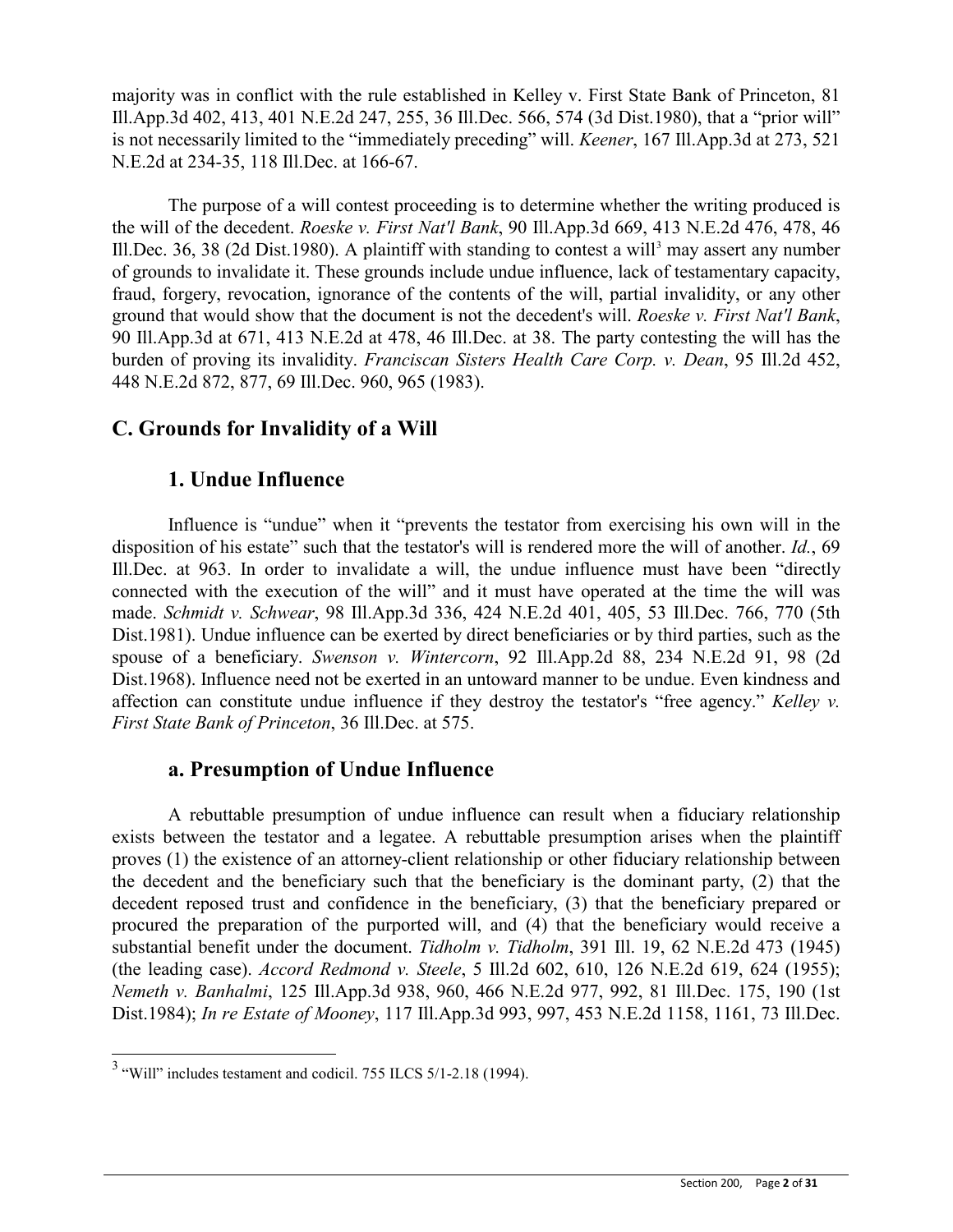169, 172 (3d Dist.1983); *In re Stuhlfauth's Estate*, 88 Ill.App.3d 974, 979, 410 N.E.2d 1063, 1066-67, 43 Ill.Dec. 930, 933-34 (3d Dist.1980); *Kelley v. First State Bank*, 81 Ill.App.3d 402, 413-14, 401 N.E.2d 247, 256, 36 Ill.Dec. 566, 575 (3d Dist.1980); *In re Basich's Estate*, 79 Ill.App.3d 997, 1002, 398 N.E.2d 1182, 1186, 35 Ill.Dec. 232, 236 (1st Dist.1979); *Estate of Letsche*, 73 Ill.App.3d 643, 646, 392 N.E.2d 612, 614, 29 Ill.Dec. 915, 917 (1st Dist.1979); *Beyers v. Billingsley*, 54 Ill.App.3d 427, 436, 369 N.E.2d 1320, 1326, 12 Ill.Dec. 306, 312 (3d Dist.1977); Herbolsheimer v. Herbolsheimer, 46 Ill.App.3d 563, 565-66, 361 N.E.2d 134, 136, 5 Ill.Dec. 134, 136-37 (3d Dist.1977); *Swenson v. Wintercorn*, 92 Ill.App.2d 88, 99, 234 N.E.2d 91, 97 (2d Dist.1968). By proving these elements, a party contesting a will establishes a *prima facie* case of undue influence. *Nemeth v. Banhalmi*, 125 Ill.App.3d 938, 960, 466 N.E.2d 977, 992, 81 Ill.Dec. 175, 190 (1st Dist.1984).

A presumption of undue influence will not arise merely upon proof of a fiduciary relationship. Instead, the party contesting the will must demonstrate that the legatee who is the dominant party procured the execution of the will. *Estate of Letsche*, 73 Ill.App.3d 643, 392 N.E.2d 612, 614, 29 Ill.Dec. 915, 917 (1st Dist.1979).

## **b. Proof of Fiduciary Relationship**

The fiduciary relationships referred to in this four-part test are not limited to fiduciary relationships that exist as a matter of law, such as those between an attorney and client or a guardian and ward. A fiduciary relationship can also arise out of an informal relationship, which is "moral, social, domestic or even personal in its origin." *Swenson v. Wintercorn*, 234 N.E.2d at 97. Thus, courts have found fiduciary relationships between an elderly or infirm testator and a devisee or legatee who was taking care of the testator or who was handling the testator's financial affairs at the time the will was executed. *See Nemeth v. Banhalmi*, *supra*; *Kelley v. First State Bank* of Princeton, *supra*. Where a fiduciary relationship does not exist as a matter of law, the existence of the fiduciary relationship must be established by proof that is "clear, convincing, and so strong, unequivocal and unmistakable as to lead to but one conclusion." *Swenson v. Wintercorn*, 234 N.E.2d at 97.

# **c. Effect of Presumption**

Once the plaintiff has raised the presumption of undue influence, the burden of producing evidence to rebut the presumption shifts to the persons standing in the fiduciary relationship to the testator. *Franciscan Sisters Health Care Corp. v. Dean*, 69 Ill.Dec. at 964. The burden of persuasion, however, remains with the plaintiff, since plaintiff has the burden of proving undue influence. *Id.* at 964-65. The amount of evidence necessary to rebut the presumption depends upon the facts of each case. *In re Estate of Woodruff*, 164 Ill.App.3d 791, 518 N.E.2d 295, 297, 115 Ill.Dec. 770, 772 (1st Dist.1987), citing *Nemeth v. Banhalmi*, 81 Ill.Dec. at 191. Establishment of a *prima facie* case of undue influence in the procurement of the will has been held to be sufficient to overcome a motion for summary judgment. *In re Estate of Jessman*, 197 Ill.App.3d 414, 554 N.E.2d 718, 143 Ill.Dec. 783 (5th Dist.1990).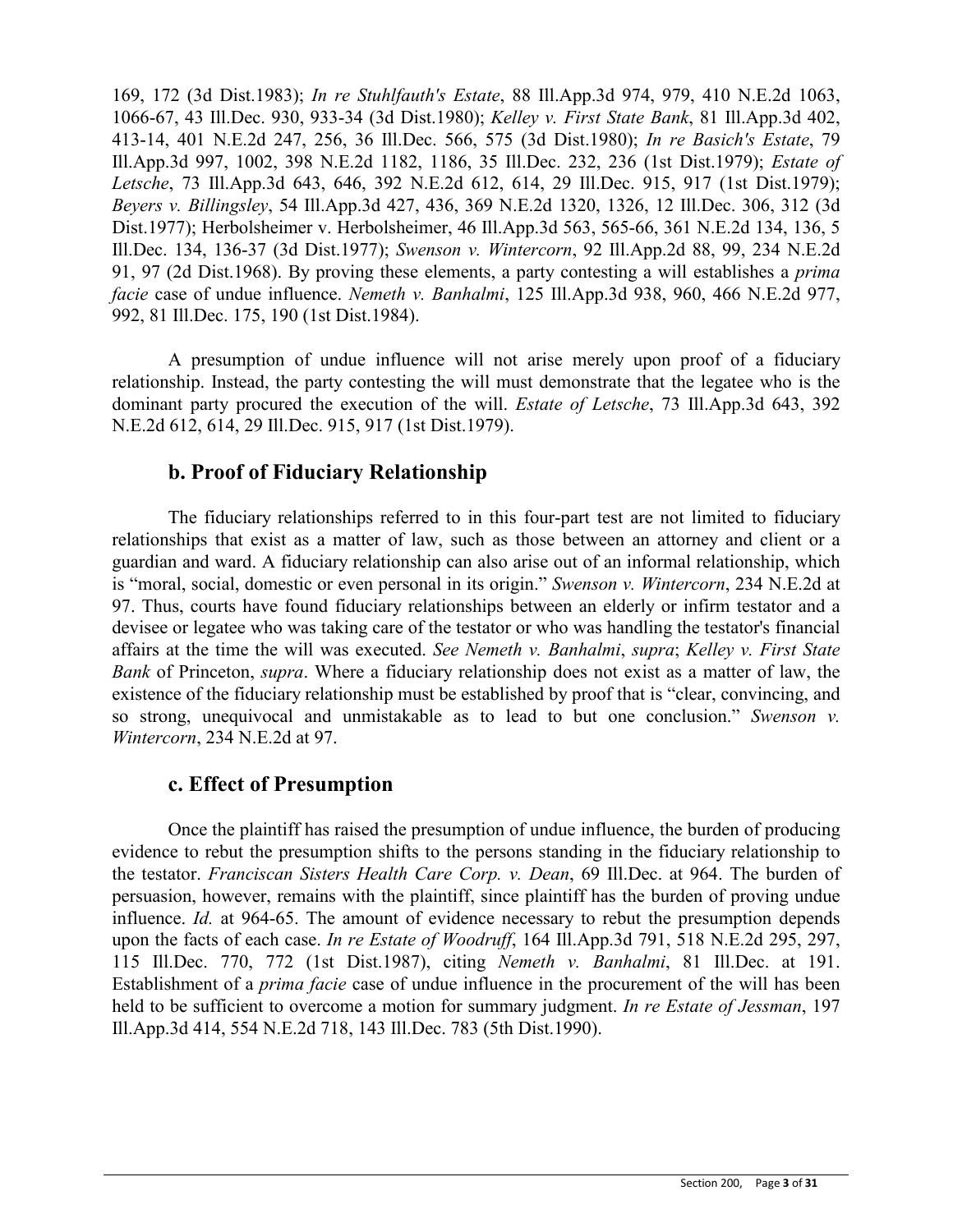The issues of whether a presumption of undue influence has been raised and whether sufficient evidence to rebut the presumption has been produced are questions of law for the court to decide. If the presumption of undue influence is not rebutted, the plaintiff is entitled to a judgment as a matter of law. *Franciscan Sisters Health Care Corp. v. Dean*, 69 Ill.Dec. at 965. If the presumption is rebutted, the presumption of undue influence ceases to exist, but an inference of undue influence remains. Plaintiff then has the burden of proving that the will was the product of undue influence on the basis of the evidence offered at trial. *Id.* In a case tried before a jury, the issue of undue influence must be submitted to the jury without any mention of the presumption if the presumption has been rebutted. *Id.* at 964, *citing Diederich v. Walters*, 65 Ill.2d 95, 357 N.E.2d 1128, 1130-31, 2 Ill.Dec. 685, 687-88 (1976).

## **2. Lack of Testamentary Capacity**

Proof that a testator lacked testamentary capacity is another ground for invalidating a will. Testamentary capacity is defined as the "mental ability to know and remember who are the natural objects of [one's] bounty, to comprehend the kind and character of [one's] property, and to make disposition of the property according to some plan formed in [one's] mind." *Beyers v. Billingsley*, 54 Ill.App.3d 427, 369 N.E.2d 1320, 1328, 12 Ill.Dec. 306, 314 (3d Dist.1977). The law presumes the sanity and soundness of mind of every person until the contrary is proved. *Sloger v. Sloger*, 26 Ill.2d 366, 186 N.E.2d 288 (1962). The party contesting a will on grounds of lack of testamentary capacity has the burden of proving such. *Estate of Wrigley*, 104 Ill.App.3d 1008, 433 N.E.2d 995, 1003, 60 Ill.Dec. 757, 765 (1st Dist.1982). Evidence of physical impairment and evidence that a guardian was appointed for the testator can be considered on the issue of testamentary capacity, but neither piece of evidence is conclusive. *Manning v. Mock*, 119 Ill.App.3d 788, 457 N.E.2d 447, 457, 75 Ill.Dec. 453, 463 (4th Dist.1983); *In re Basich's Estate*, 79 Ill.App.3d 997, 398 N.E.2d 1182, 1185, 35 Ill.Dec. 232, 235 (1st Dist.1979). Evidence of a lack of testamentary capacity "must relate to a time at or near the execution of the will," *Manning v. Mock*, 75 Ill.Dec. at 462, since the will may only be invalidated on this ground if plaintiff can prove that the testator lacked testamentary capacity at the time the will was executed. *Id.* at 463.

## **3. Fraud or Forgery**

The fraud which will invalidate a will relates to "such conduct as a trick or device by which a person may be induced to sign the paper under the impression it is something else, or to the alteration of the will after it is signed, or the substitution of another paper for part of the will after it has been signed, and matters of like character." *Swirski v. Darlington*, 369 Ill. 188, 15 N.E.2d 856 (1938). To establish forgery as a ground to invalidate a will, the contestant may show that (1) the witnesses to the will were unworthy of belief, or (2) the testator could not have been present at the time and place he was alleged to have signed the will, or (3) that the will was not signed in the testator's handwriting. Sellers v. Kincaid, 303 Ill. 216, 135 N.E. 429 (1922). The general rule is that when forgery and fraud are alleged, "courts permit evidence to take a wide range and every fact and circumstance, no matter of how little probative value, which throws any light on the issue, is admissible." *Shelby Loan & Trust Co. v. Milligan*, 372 Ill. 397, 24 N.E.2d 157 (1939). Fraud cannot be established on mere suspicion. It must be affirmatively proved by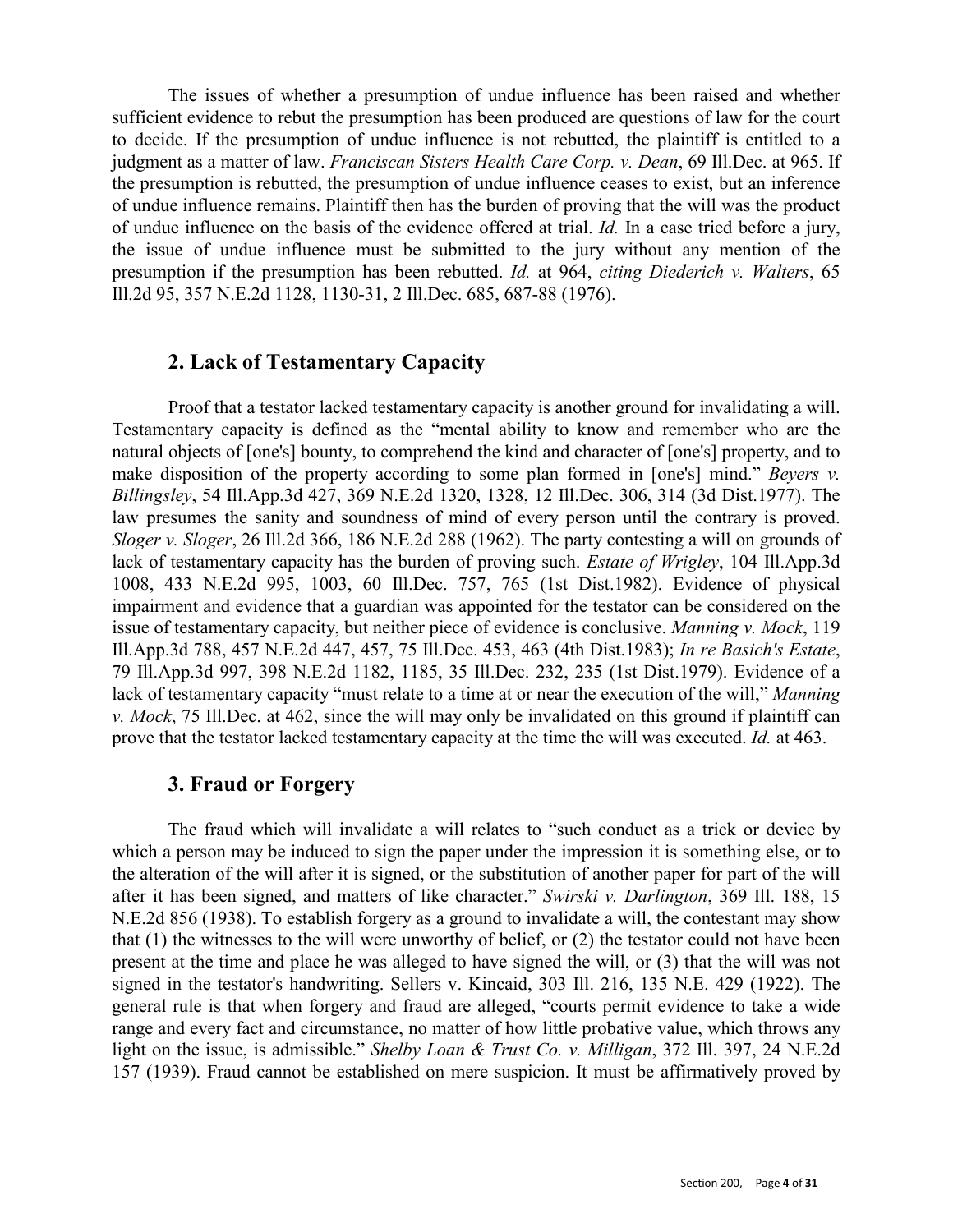clear and convincing evidence. *In re Gray's Estate*, 39 Ill.App.2d 239, 188 N.E.2d 379 (2d Dist.1963).

## **4. Revocation**

Revocation is one ground that may be asserted for the purpose of invalidating an instrument. *Roeske v. First Nat'l Bank*, 90 Ill.App.3d 669, 413 N.E.2d 476, 46 Ill.Dec. 36 (2d Dist.1980). A will may be revoked only by (1) burning, cancelling, tearing or obliterating it by the testator himself or by some person in his presence and by his direction and consent, (2) the execution of a later will declaring the revocation, (3) execution of a later will to the extent that it is inconsistent with the prior will, or (4) execution of an instrument declaring the revocation and signed and attested in the manner required for the signing and attestation of a will. 755 ILCS 5/4-7(a) (1994). However, the commission of one of the requisite acts of revocation, standing alone, is ineffectual unless accompanied by an intent to revoke. *In re Estate of Minsky*, 46 Ill.App.3d 394, 360 N.E.2d 1317, 4 Ill.Dec. 884 (1st Dist.1977).

A will last known to have been in the possession of the testator which cannot be found upon his death is presumed to have been destroyed by the testator with the intention of revoking it, and under these circumstances the burden is on the proponent to prove that the proffered will was valid at the time of the testator's death. *In re Estate of Marsh*, 31 Ill.App.2d 101, 175 N.E.2d 633 (1st Dist.1961). Factors to be considered in addressing the rebuttal of the presumption include (1) evidence as to statements from the testator that he did not intend to revoke the will, (2) evidence that he entertained a kind and loving attitude toward the proposed beneficiary under the will up to the time of death, and (3) evidence of other persons' access to the will prior to death. *In re Estate of Strong*, 194 Ill.App.3d 219, 550 N.E.2d 1201, 141 Ill.Dec. 155 (1st Dist.1990).

Where a will remains in the testator's possession until his death and is then found among his papers with erasures, alterations, cancellations, or tearings, the presumption is that such act, manifest upon the will, was done by the testator with the intention of revoking the will. *In re Estate of Deskins*, 128 Ill.App.3d 942, 471 N.E.2d 1018, 84 Ill.Dec. 252 (2d Dist.1984).

## **5. Ignorance of Contents of Will**

Where a will is prepared for a testator, and he is not given an opportunity to read it, or if he is unable to read and its contents have not been explained to him, such an instrument will not, on contest, be sustained as his will. *Pepe v. Caputo*, 408 Ill. 321, 97 N.E.2d 260 (1951); *Downey v. Lawley*, 377 Ill. 298, 36 N.E.2d 344 (1941). It is likewise the rule that where the testator is shown to have executed an instrument as his will, it will be presumed, in the absence of evidence of fraud, imposition or mental incapacity, that he was aware of the content, and his signature is *prima facie* evidence of his having understandingly executed it. *Pepe v. Caputo*, *supra*; *Downey v. Lawley*, *supra*; *Sheer v. Sheer*, 159 Ill. 591, 43 N.E. 334 (1895). Where a will is shown to have been prepared at the request of the testator, though under general directions, and he afterwards executes the same in the manner provided by the law, it may not be set aside on the ground that he did not understand what it contained, except upon clear and satisfactory proof of that fact.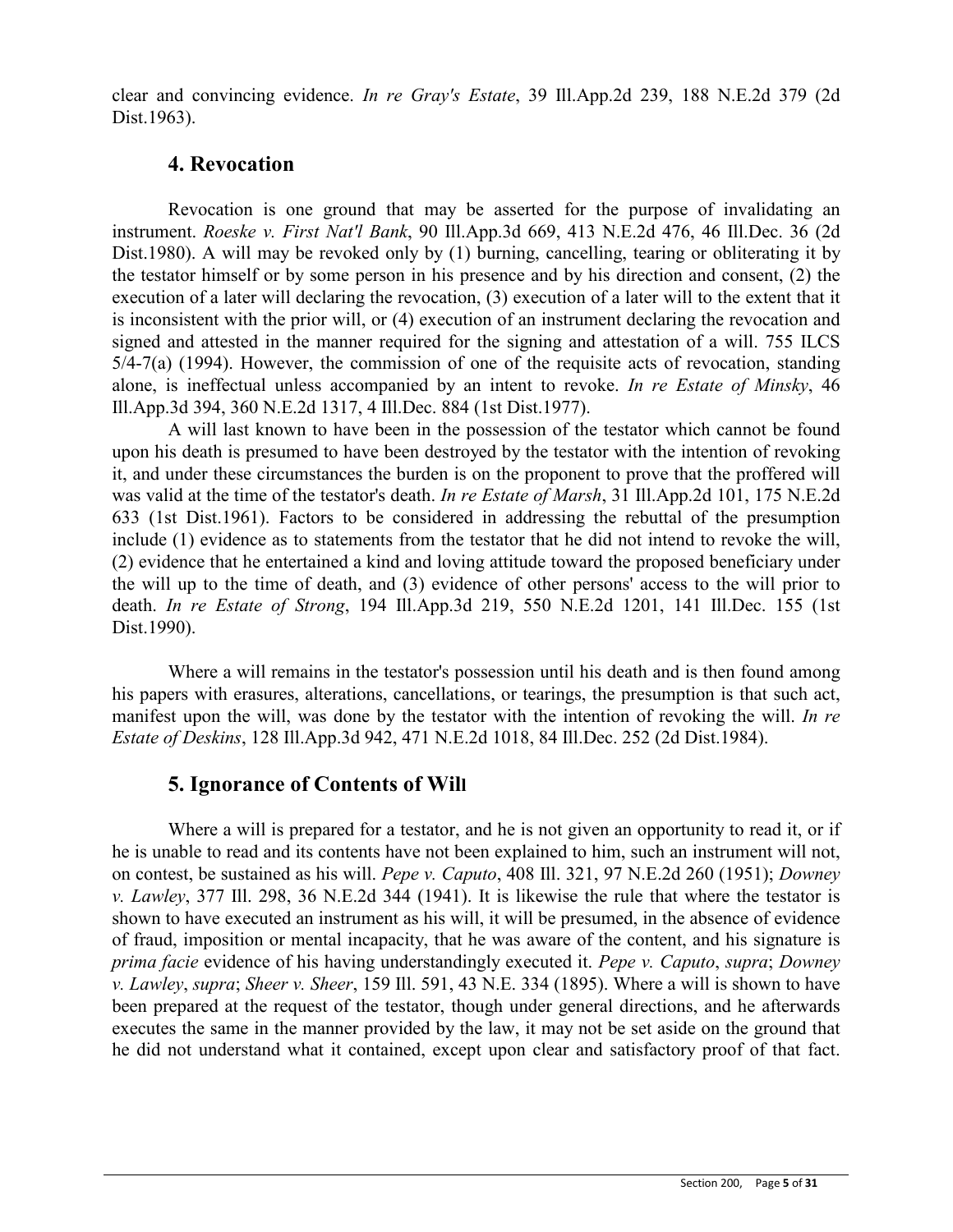*Pepe v. Caputo*, *supra*; *Downey v. Lawley*, *supra*; *Sheer v. Sheer*, 159 Ill. 591, 43 N.E. 334 (1895); Compher v. Browning, 219 Ill. 429, 76 N.E. 678 (1906).

# **6. Partial Invalidation of Will**

A will can be partially invalidated in certain circumstances. If a portion of a will is invalidated on any ground and if the remaining portion of the will can be enforced "without defeating the testator's intent or destroying the testamentary scheme," then the remaining portion of the will is enforceable. *See Williams v. Crickman*, 81 Ill.2d 105, 405 N.E.2d 799, 804, 39 Ill.Dec. 820, 825 (1980). If, however, a portion of the will is invalidated and the remainder of the will cannot be enforced without violating the testator's overall testamentary intent, then the entire will must be invalidated. *Id.*

# **D. Tortious Interference With Expectancy**

At times, certain activities that give rise to grounds to invalidate a will can also serve as the basis for a cause of action for intentional interference with an expectancy. The practitioner should be aware that when this tort action involves the validity of a will, the plaintiff must likewise file this action within the six-month period provided for contesting a will. For further discussion of this issue, see the introduction to IPI Chapter 205, Tortious Interference With Expectancy.

# **E. Notes on Use**

The following instructions are for use when there is a will contest. These instructions anticipate the simple situation where the challenged will consists of one document. Where there is a more complex factual situation (i.e., a will with one or more codicils), the instructions will have to be modified accordingly.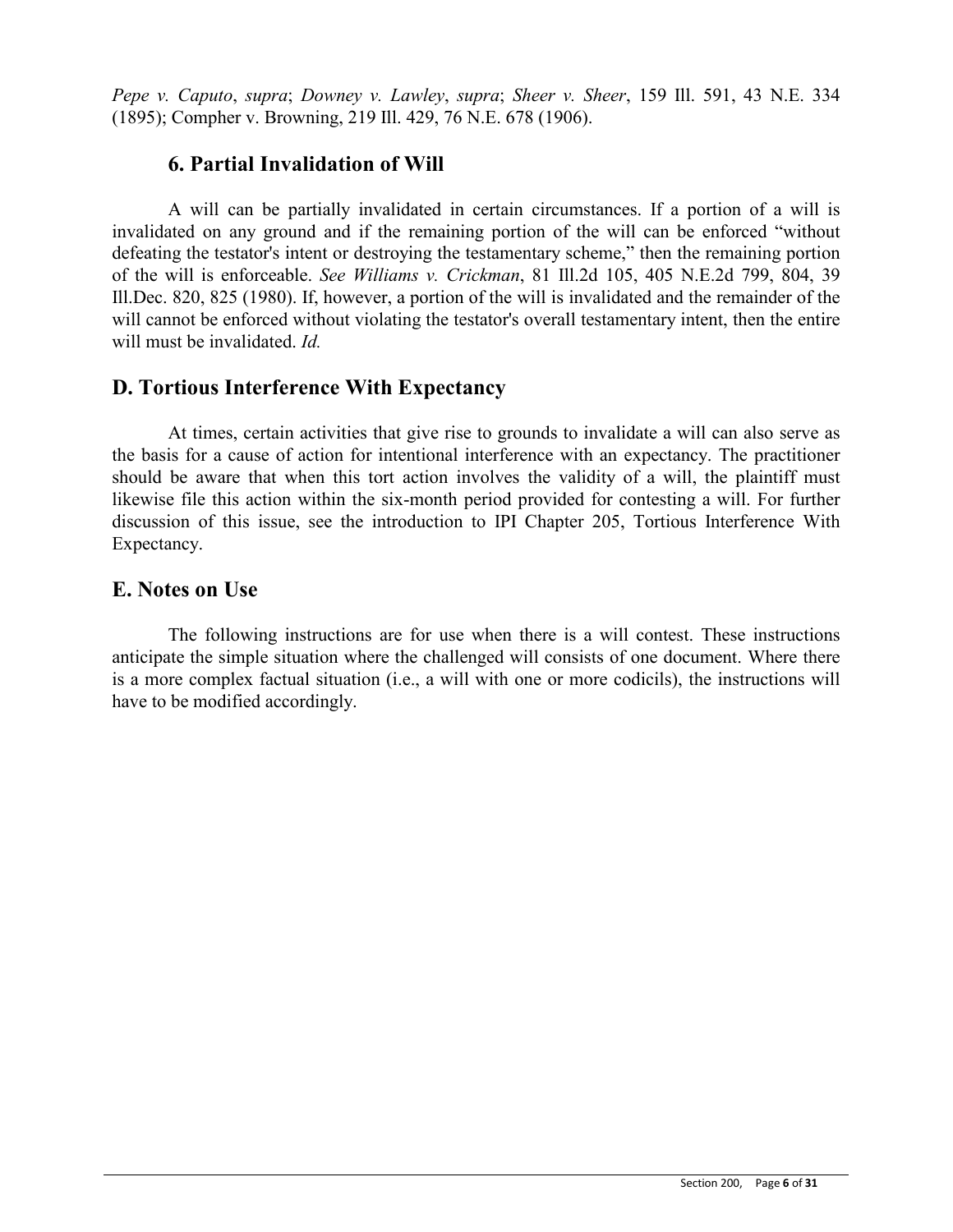### **200.01A Will Contest—Issues Made by the Pleadings—Entire Will Claimed Invalid**

The plaintiff, <u>come claims that the document in question</u> is not the valid last will of plaintiff's name because:

decedent's name

*[Set forth in simple form, without undue emphasis or repetition, those alleged grounds of invalidity which are supported by the evidence.]*

| The defendant,                                          | denies the claim[s] of the plaintiff and contends that the |
|---------------------------------------------------------|------------------------------------------------------------|
| defendant's name,<br>document is the valid last will of |                                                            |
|                                                         | $decedent's name$ .                                        |

You are to determine by your verdict whether the document is the valid last will of

decedent's name .

### **Notes on Use**

This instruction should be given in every will contest case, except where IPI 200.01B is applicable. The statement of alleged grounds of invalidity used to complete this instruction must meet the standards of Signa v. Alluri, 351 Ill. App. 11, 19-20, 113 N.E.2d 475, 479 (1st Dist. 1953), which held that the issues must be concisely stated without characterization or undue emphasis. See Schulz v. Rockwell Manufacturing Co., 108 Ill.App.3d 113, 438 N.E.2d 1230, 1233-1234; 63 Ill.Dec. 867, 870-871, (2d Dist.1982). In Williams v. Crickman, 81 Ill.2d 105, 405 N.E.2d 799, 39 Ill.Dec. 820 (1980), our Supreme Court held that if the entire instrument was not procured by undue influence, it is proper for a trial court to invalidate only a portion of a will and to allow the remaining portions of the will to stand if the invalid provisions could be separate without defeating the testator's intent or destroying the testamentary scheme. The ultimate issue in a will contest case is "whether or not the instrument produced is the will of the testator" (755 ILCS 5/8-1(c) (1994)), and until the Williams decision the cases had generally held that courts could rule on the instrument as a whole and could not invalidate one provision only. If a contestant is attempting to invalidate the entire will by attacking the validity of one or more provisions only, that situation would be covered by this instruction. For example, in case of multiple allegations of invalidity, the instruction might read:

"... because (a) the document was executed as a result of undue influence, and/or (b) [decedent's name] lacked the mental capacity to make a will and/or (c) a provision of the will was invalid and the remaining provisions of the will cannot be considered valid without defeating the testator's intent or destroying the testamentary scheme."

If the contestant was seeking to invalidate one or more provisions but otherwise sustain the will, IPI 200.01B would be used rather than this instruction.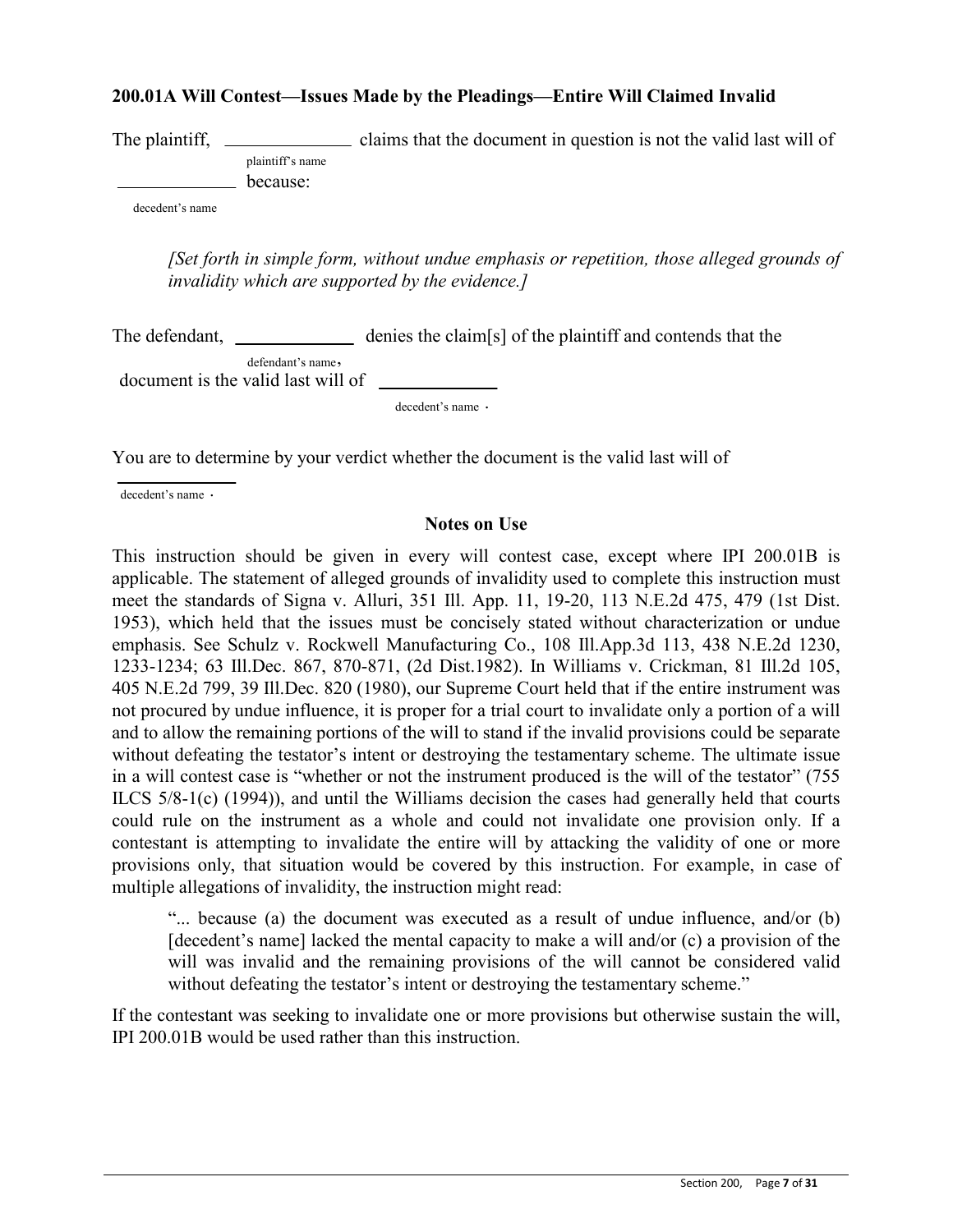## **200.01B. Will Contest--Issues Made By The Pleadings— Partial Invalidity Claimed**

The plaintiff, [plaintiff's name], claims that [designation of provision], [quote, paraphrase or describe challenged provision], is not valid because:

> [*Set forth in simple form, without undue emphasis or repetition, those alleged grounds of invalidity which are supported by the evidence*.]

[The plaintiff further claims that the remaining provisions of the will are valid because they carry out [decedent's name] overall testamentary intent and scheme.]

The defendant, [defendant's name], denies that the challenged provision is invalid and agrees that the remaining provisions of the will are valid [but contends that if such provision is invalid then the entire will is invalid because the remaining provisions do not carry out [decedent's name] overall testamentary intent and scheme].

You are to determine by your verdict whether the challenged provision is valid [and, if it is not, whether the remaining provisions of the document are the valid last will of [decedent's name].

### **Notes on Use**

This instruction covers the situation where a contestant is attempting to invalidate only a portion of the will. In *Williams v. Crickman*, 81 Ill.2d 105, 405 N.E.2d 799, 39 Ill.Dec. 820 (1980), the Illinois Supreme Court held that a trial court can invalidate only a portion of the will and allow the remaining portions of the will to stand if the invalid provisions could be separated without defeating the testator's intent or destroying the testamentary scheme. IPI 200.01A should be given in all other cases.

In the first paragraph, the title of the provision (e.g., "Paragraph I" or "Article One" or "the codicil dated April 1, 1990") will be inserted for the "designation of provision." If more than one provision is challenged, then that paragraph will have to be modified to include a designation and description of all provisions challenged on the same ground. If different provisions are challenged on different grounds, then this paragraph will have to be repeated for each such provision.

If there is no dispute over the validity of the non-challenged provisions, then the second paragraph and the bracketed portions of the third and fourth paragraphs would not be used.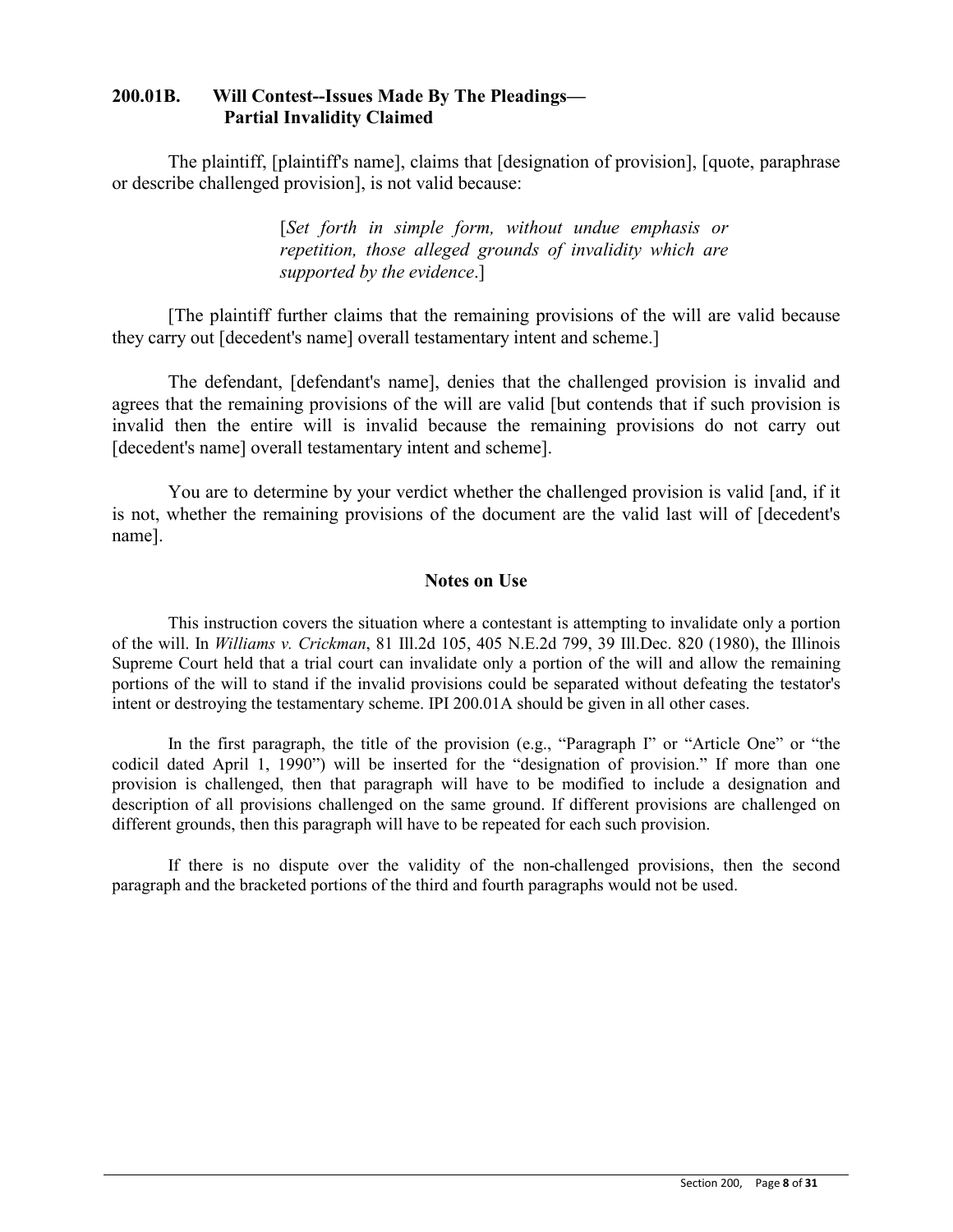### **200.02A. Will Contest--Burden of Proof--Entire Will Claimed Invalid**

The plaintiff has the burden of proving [one of] the claimed ground[s] of invalidity. [That] [Those] claimed ground[s] [has] [have] been stated to you elsewhere in these instructions.

If you find from your consideration of all the evidence that [any one of] the claimed ground[s] has been proved, then you should find that the document is not the valid last will of [decedent's name]. On the other hand, if you find from your consideration of all the evidence that [the claimed ground has not] [none of the claimed grounds has] been proved, then you should find that the document is the valid last will of [decedent's name].

#### **Notes on Use**

This instruction should then be preceded by IPI 200.01A. If the entire instrument is otherwise valid, it is proper for a trial court to invalidate only a portion of a will and to allow the remaining portions of the will to stand if the invalid provisions can be separated without defeating the testator's intent or destroying the testamentary scheme. *See Williams v. Crickman*, 81 Ill.2d 105, 405 N.E.2d 799, 39 Ill.Dec. 820 (1980). A party seeking to invalidate the entire will might allege that "Provision A is invalid and the remaining provisions of the will cannot be considered valid without defeating the testator's intent or destroying the testamentary scheme," in which case this burden of proof instruction would be used. If the contestant was seeking to invalidate one or more provisions but otherwise to sustain the will, then IPI 200.01B and 200.02B would be used.

IPI 21.01 defining burden of proof must be given with this instruction.

#### **Comment**

A will contest is purely statutory, having its purpose of determining whether the writing proffered is in fact the will of the testator. *Roeske v. First National Bank*, 90 Ill.App.3d 669, 413 N.E.2d 476, 46 Ill.Dec. 36 (2d Dist.1980). An action to set aside a will is against the will itself and not the beneficiaries. *Merrick v. Continental Illinois Nat. Bank & Trust Co.*, 10 Ill.App.3d 104, 293 N.E.2d 767 (1st Dist.1973). It has been stated that a will contest is a *quasi in rem* proceeding, and not an action against any person to secure a personal judgment. *Estate of Mears*, 110 Ill.App.3d 1133, 443 N.E.2d 289, 66 Ill.Dec. 606 (4th Dist.1982). For this reason, references to the verdict contained in these instructions refer to verdicts either in favor of or against the validity of the decedent's will.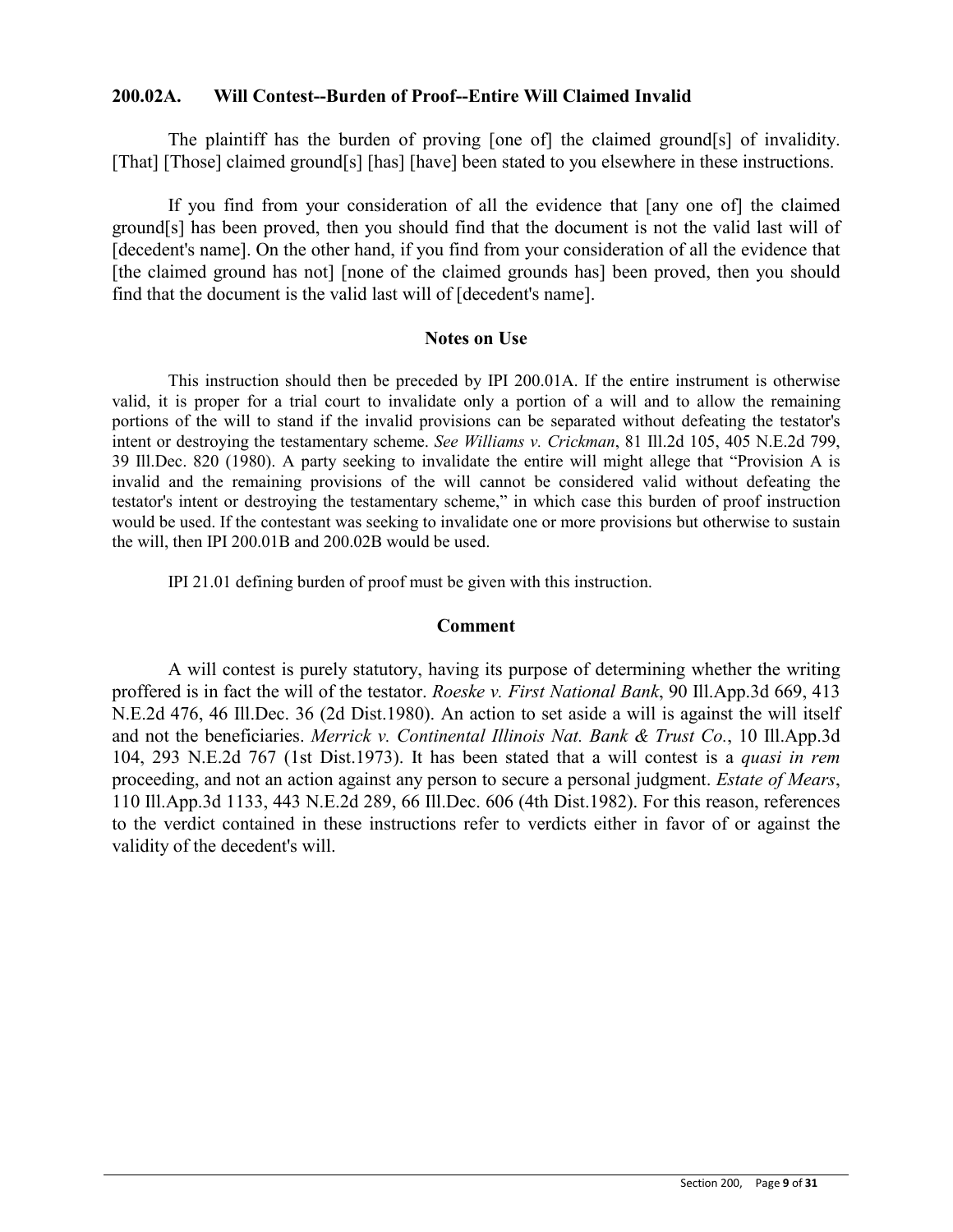## **200.02B. Will Contest--Burden of Proof--Partial Invalidity Claimed**

The plaintiff has the burden of proving that the challenged provision of the document is not valid. The claimed ground[s] of invalidity of the challenged provision [has] [have] been stated to you elsewhere in these instructions.

If you find from your consideration of all the evidence that the challenged provision is not valid, [but that the remaining provisions of the will carry out the decedent's overall testamentary intent and scheme,] then you shall find that the will, except for the challenged provision, is valid.

If you find from your consideration of all the evidence that the challenged provision is valid, then the entire will is valid.

[If you find from your consideration of all the evidence that the challenged provision is not valid and that the remaining provisions of the document do not carry out the decedent's overall testamentary intent and scheme, then you shall find that the entire will is not valid.]

#### **Notes on Use**

*See* Notes on Use to IPI 200.01A, 200.01B, and 200.02A.

This instruction should be used where the contestant is challenging one or more provisions but attempts to otherwise sustain the will. IPI 21.01 defining burden of proof should be This instruction should be used where the contestant is challenging one of more provisions but attempts to otherwise sustain the will. IPI 21.01 defining burden of proof should be given with this instruction. The bracketed material in the second paragraph and the fourth paragraph would be used only where the defendant is claiming that if the challenged provision is held invalid, then the entire will is invalid.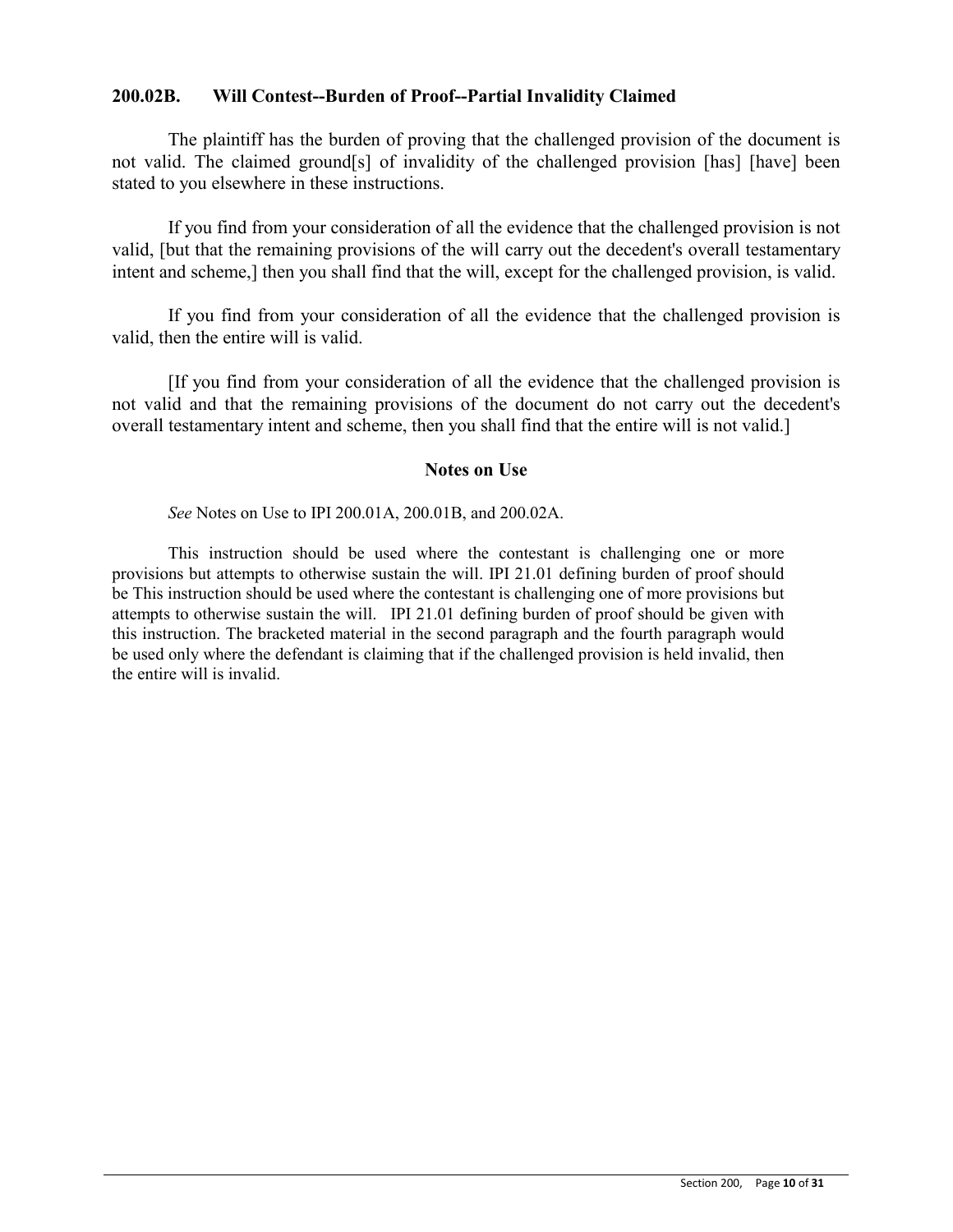## **200.03. Will Contest--Undue Influence Based Entirely On Unrebutted Presumption Arising From Fiduciary Relationship**

To establish undue influence as a ground of invalidity, the plaintiff must prove each of the following propositions:

- 1. That there was a [(principal-agent) (attorney-client) ([other fiduciary relationship arising as a matter of law]) relationship between [beneficiary's name] and [decedent's name]] [relationship between [beneficiary's name] and [decedent's name] whereby [beneficiary's name] exercised dominance over [decedent's name] and [decedent's name] was dependent upon [beneficiary's name];
- 2. That [decedent's name] reposed trust and confidence in [beneficiary's name];
- 3. That [beneficiary's name] [prepared] [or] [caused the preparation of] the document purporting to be the last will of [decedent's name]; and
- 4. That [beneficiary's name] received a substantial benefit under the terms of the document, when compared to other persons who have an equal claim to [decedent's name]'s bounty.

If you find that each of these propositions has been proved, then your verdict should be that the document is not the valid last will of [decedent's name].

If you find that any of these propositions has not been proved, then your verdict should be that the document is the valid last will of [decedent's name] [unless the plaintiff has proved one of the other alleged grounds of invalidity].

## **Notes on Use**

This instruction should be given only when (1) the plaintiff relies upon the presumption of undue influence as described in the Comment below, and (2) the trial court has ruled that:

a. There is sufficient evidence to submit to the jury on each of the three propositions; and

b. Defendant has not introduced sufficient evidence to rebut the presumption. Whether the presumption has been so rebutted is for the court to decide.

If the presumption has been rebutted, the presumption disappears from the case and no presumption instruction should be given.

This instruction should not be used if the plaintiff also relies upon proof of specific conduct alleged to constitute undue influence. In that case, use IPI 200.04.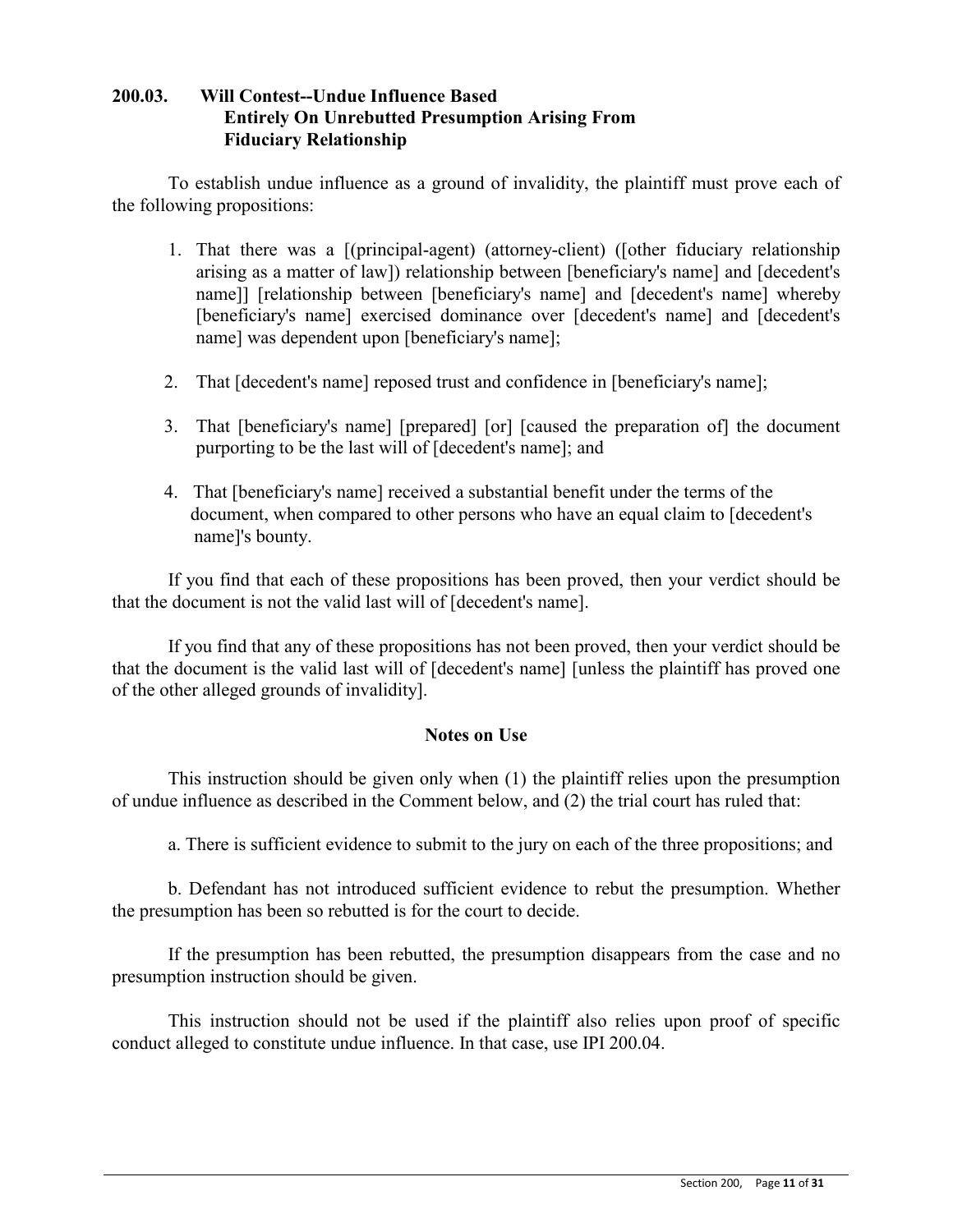If the plaintiff claims that one or more provisions of the will are invalid because of undue influence but that the will is otherwise valid, then the instruction will have to be modified accordingly.

IPI 200.02A and 200.09 should be given with this instruction. If there is not a fiduciary relationship as a matter of law, then IPI 200.03.05 should be used with this instruction.

#### **Comment**

Former IPI 200.03 is no longer accurate and has therefore been rewritten.

When the plaintiff proves (1) that an attorney-client relationship or other fiduciary relationship existed between the decedent and the beneficiary such that the beneficiary is the dominant party, (2) that the decedent reposed trust and confidence in the beneficiary, (3) that the beneficiary prepared or procured the preparation of the purported will, and (4) that the beneficiary would receive a substantial benefit under the document, the law raises a presumption of undue influence. *Tidholm v. Tidholm*, 391 Ill. 19, 62 N.E.2d 473 (1945) (the leading case). *Accord: Redmond v. Steele*, 5 Ill.2d 602, 610; 126 N.E.2d 619, 624 (1955); *Nemeth v. Banhalmi*, 125 Ill.App.3d 938, 960; 466 N.E.2d 977, 992; 81 Ill.Dec. 175, 190 (1st Dist.1984); *In re Estate of Mooney*, 117 Ill.App.3d 993, 997; 453 N.E.2d 1158, 1161; 73 Ill.Dec. 169, 172 (3d Dist.1983); *In re Estate of Stuhlfauth*, 88 Ill.App.3d 974, 979; 410 N.E.2d 1063, 1066-1067; 43 Ill.Dec. 930, 933-34 (3d Dist.1980); *Kelley v. First State Bank*, 81 Ill.App.3d 402, 413-414; 401 N.E.2d 247, 256; 36 Ill.Dec. 566, 575 (3d Dist.1980); *In re Basich's Estate*, 79 Ill.App.3d 997, 1002; 398 N.E.2d 1182, 1186; 35 Ill.Dec. 232, 236 (1st Dist.1979); *Estate of Letsche*, 73 Ill.App.3d 643, 646; 392 N.E.2d 612, 614; 29 Ill.Dec. 915, 917 (1st Dist.1979); *Beyers v. Billingsley*, 54 Ill.App.3d 427, 436; 369 N.E.2d 1320, 1326; 12 Ill.Dec. 306, 312 (3d Dist.1977); *Herbolsheimer v. Herbolsheimer*, 46 Ill.App.3d 563, 565-566; 361 N.E.2d 134, 136; 5 Ill.Dec. 134, 136 (3d Dist.1977); *Swenson v. Wintercorn*, 92 Ill.App.2d 88, 99; 234 N.E.2d 91, 97 (2d Dist.1968).

Various relationships have been deemed to come within the rule. *See, e.g., Wiik v. Hagen*, 410 Ill. 158, 163; 101 N.E.2d 585, 587 (1951):

A fiduciary relation exists in all cases where trust and confidence are reposed on one side and there is a resulting superiority and influence on the other. *Krieg v. Felgner*, 400 Ill. 113, 79 N.E.2d 60; *Brod v. Brod*, 390 Ill. 312, 61 N.E.2d 675. The relationship may exist as a matter of law, as between guardian and ward, principal and agent or the like, or it may be moral, social, domestic or even personal in its origin. *Stone v. Stone*, 407 Ill. 66, 94 N.E.2d 855; *Kester v. Crilly*, 405 Ill. 425, 91 N.E.2d 419. Where a fiduciary relation exists between the testator and a devisee or legatee receiving a substantial benefit under the will and the will is written or its preparation procured by that beneficiary, proof of these facts establishes *prima facie* the charge that the will resulted from undue influence exercised by the beneficiary. *Tidholm v. Tidholm*, 391 Ill. 19, 62 N.E.2d 473; *Donnan v. Donnan*, 256 Ill. 244, 99 N.E. 931 (1912).

If a fiduciary relationship does not exist as a matter of law, then there must be clear and convincing evidence establishing a dominant-subservient relationship. *See Chicago Land Clearance Com'n v. Yablong*, 20 Ill.2d 204, 170 N.E.2d 145 (1960); *In re Estate of Kieras*, 167 Ill.App.3d 275, 521 N.E.2d 263, 118 Ill.Dec. 195 (3d Dist.1988). Factors to be taken into consideration when determining the existence of a fiduciary relationship include the degree of kinship; disparity in age, health, mental condition, education, and business experience between the parties; the extent to which a party entrusts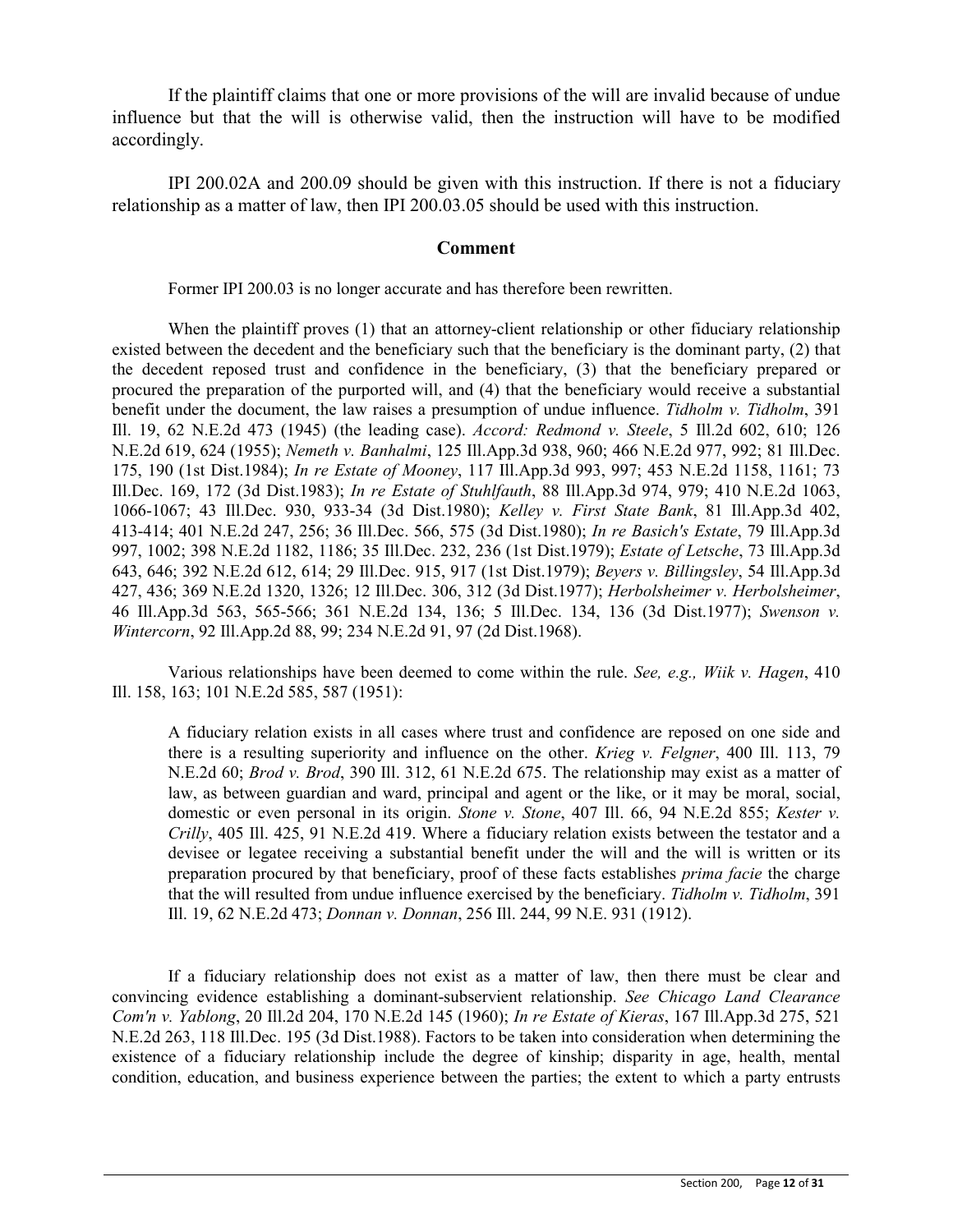the handling of business and financial affairs to the other party; and the degree of faith and confidence that one party bestows on the other. 167 Ill.App.3d at 283-284, 521 N.E.2d at 268, 118 Ill.Dec. at 200.

The strength of the presumption and amount of evidence necessary to rebut the presumption depends upon the circumstances of each case. *Wunderlich v. Buerger*, 287 Ill. 440, 122 N.E. 827 (1919).

The amount of evidence that is required from an adversary to meet the presumption is not determined by any fixed rule. A party may simply have to respond with substantial evidence. If a strong presumption arises, the weight of the evidence brought in to rebut it must be great.

*Franciscan Sisters Health Care Corp. v. Dean*, 95 Ill.2d 452, 448 N.E.2d 872, 877; 69 Ill.Dec. 960, 965 (1983). *See also In re Estate of Woodruff*, 164 Ill.App.3d 791, 518 N.E.2d 295, 115 Ill.Dec. 770 (1st Dist.1987); *Nemeth v. Banhalmi*, 125 Ill.App.3d 938, 960, 466 N.E.2d 977, 992, 81 Ill.Dec. 175, 190 (1st Dist.1984).

In the case of an attorney-client relationship, the presumption has been defined as a strong presumption, which can be rebutted only by "clear and convincing" evidence that the transaction was fair, equitable and just and that the benefit did not proceed from undue influence. *Klaskin v. Klepak*, 126 Ill.2d 376, 534 N.E.2d 971, 128 Ill.Dec. 526 (1989).

**Procedural Effect.** For most presumptions, including this one, Illinois has adopted the Thayer-Wigmore "bursting bubble" theory. *Franciscan Sisters Health Care Corp. v. Dean*, 95 Ill.2d 452, 448 N.E.2d 872, 877; 69 Ill.Dec. 960, 965 (1983); *Klaskin v. Klepak*, 126 Ill.2d 376, 534 N.E.2d 971, 128 Ill.Dec. 526 (1989). Under this view, the plaintiff must first produce sufficient evidence to make a submissible case on each of the elements necessary to give rise to the presumption. *Powell v. Weld*, 410 Ill. 198, 204; 101 N.E.2d 581, 584 (1951). (These elements are sometimes called the "basic facts.") Having done so, the burden of going forward with the evidence (but *not* the burden of persuasion) shifts to the defendant. The defendant can attack either the basic facts, the presumed fact, or both.

If the defendant attacks *only* the basic facts (for example, claiming that there was no attorney-client relationship at the time of the transaction in question), then the case is submitted to the jury with this instruction. If the jury finds the basic facts in plaintiff's favor, then the presumption requires the jury to find in favor of the plaintiff.

If the defendant attacks the *presumed* fact (that is, produces evidence that he did not exert undue influence over the decedent), then the court must determine whether the presumption remains. Whether the presumption has been overcome is always a question for the court. *In re Estate of Berry*, 170 Ill.App.3d 454, 524 N.E.2d 689, 694; 120 Ill.Dec. 659, 664 (4th Dist.1988). If the court determines that the defendant has produced sufficient evidence to overcome the presumption, then the "bubble bursts" and the presumption disappears from the case. The plaintiff must then rely on specific evidence of actual undue influence or some other theory of invalidity. The jury is given the usual issues and burden of proof instructions, but the presumption is gone and the jury is told nothing about the presumption.

If the defendant's evidence is insufficient to rebut the presumption, then the presumption remains operative. If the defendant has not attacked the basic facts or if the evidence of If If the defendant's evidence is insufficient to rebut the presumption, then the presumption remains operative. If the defendant has not attacked the basic facts or if the evidence of the basic facts is so favorable to the plaintiff that it satisfies the *Pedrick* standard, then the court will direct a verdict for the plaintiff. Otherwise, the case will be submitted to the jury under this instruction for the jury to determine the basic facts.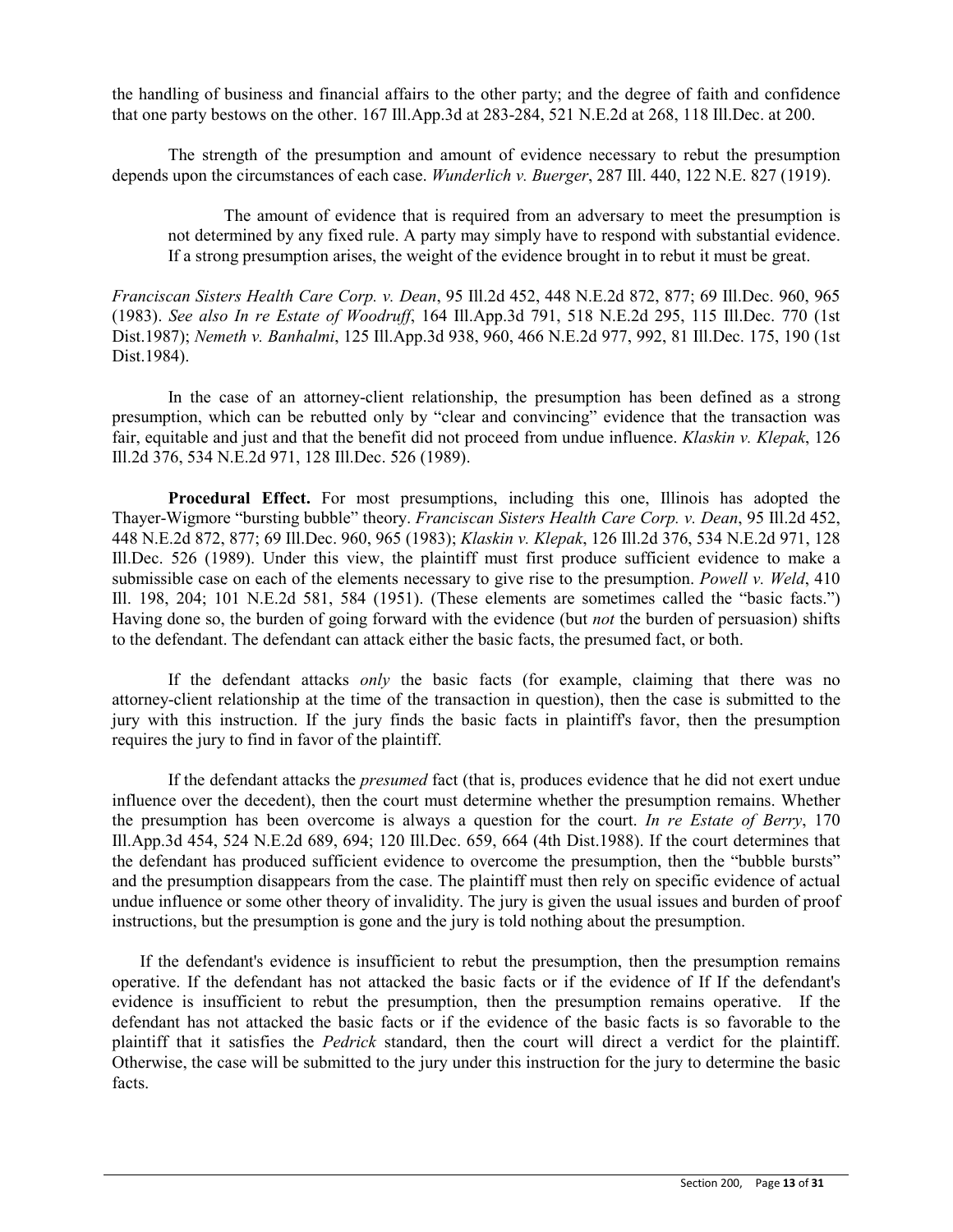## **200.03.05. Meaning of Burden of Proof--Presumption of Undue Influence— Fiduciary Relationship Must Be Proved**

When I say that a party has the burden of proof on any proposition, or use the expression "if you find," or "if you decide," I mean you must be persuaded, considering all the evidence in the case, that the proposition on which he has the burden of proof is more probably true than not true.

In this case, however, the plaintiff has the burden of establishing that there was a relationship between [decedent's name] and [beneficiary's name] whereby [beneficiary's name] exercised dominance over [decedent's name] and [decedent's name] was dependent upon [beneficiary's name]. To establish this relationship, the proof must be clear and convincing.

#### **Notes on Use**

Use this instruction with IPI 200.03 or 200.04 in those situations where the fiduciary relationship must be proved, as opposed to those in which a fiduciary relationship exists as a matter of law (e.g., attorney-client relationship).

#### **Comment**

A plaintiff seeking to raise the presumption of undue influence must establish, among other elements, the existence of a fiduciary relationship between the decedent and the beneficiary. In *Wiik v. Hagen*, 410 Ill. 158, 101 N.E.2d 585 (1951), the Illinois Supreme Court provided guidance on how to prove such a relationship:

A fiduciary relation exists in all cases where trust and confidence are reposed on one side and there is a resulting superiority and influence on the other [citations omitted]. The relationship may exist as a matter of law, as between guardian and ward, principal and agent or the like, or it may be moral, social, domestic or even personal in its origin.

410 Ill. at 163, 101 N.E.2d at 587.

If a fiduciary relationship does not exist as a matter of law, then there must be clear and convincing evidence establishing the dominant-subservient relationship. *See Chicago Land Clearance Com'n v. Yablong*, 20 Ill.2d 204, 170 N.E.2d 145 (1960); *In re Estate of Kieras*, 167 Ill.App.3d 275, 521 N.E.2d 263, 118 Ill.Dec. 195 (3d Dist.1988). That is the reason why this instruction would be given in conjunction with IPI 200.03 or 200.04 where there is no fiduciary relationship as a matter of law.

This situation, where the plaintiff must present clear and convincing proof of a fiduciary relationship in order to raise the presumption of undue influence, should not be confused with a different factual situation where there is also a standard of clear and convincing proof--the evidence necessary to rebut the presumption of undue influence that exists when the presumption is a strong one (e.g., in an attorney-client relationship). *Klaskin v. Klepak*, 126 Ill.2d 376, 534 N.E.2d 971, 128 Ill.Dec. 526 (1989). Whether the evidence is sufficient in that situation is a matter of law for the court (*see* Comment to IPI 200.03), and the jury obviously need not be given any instructions for that factual situation.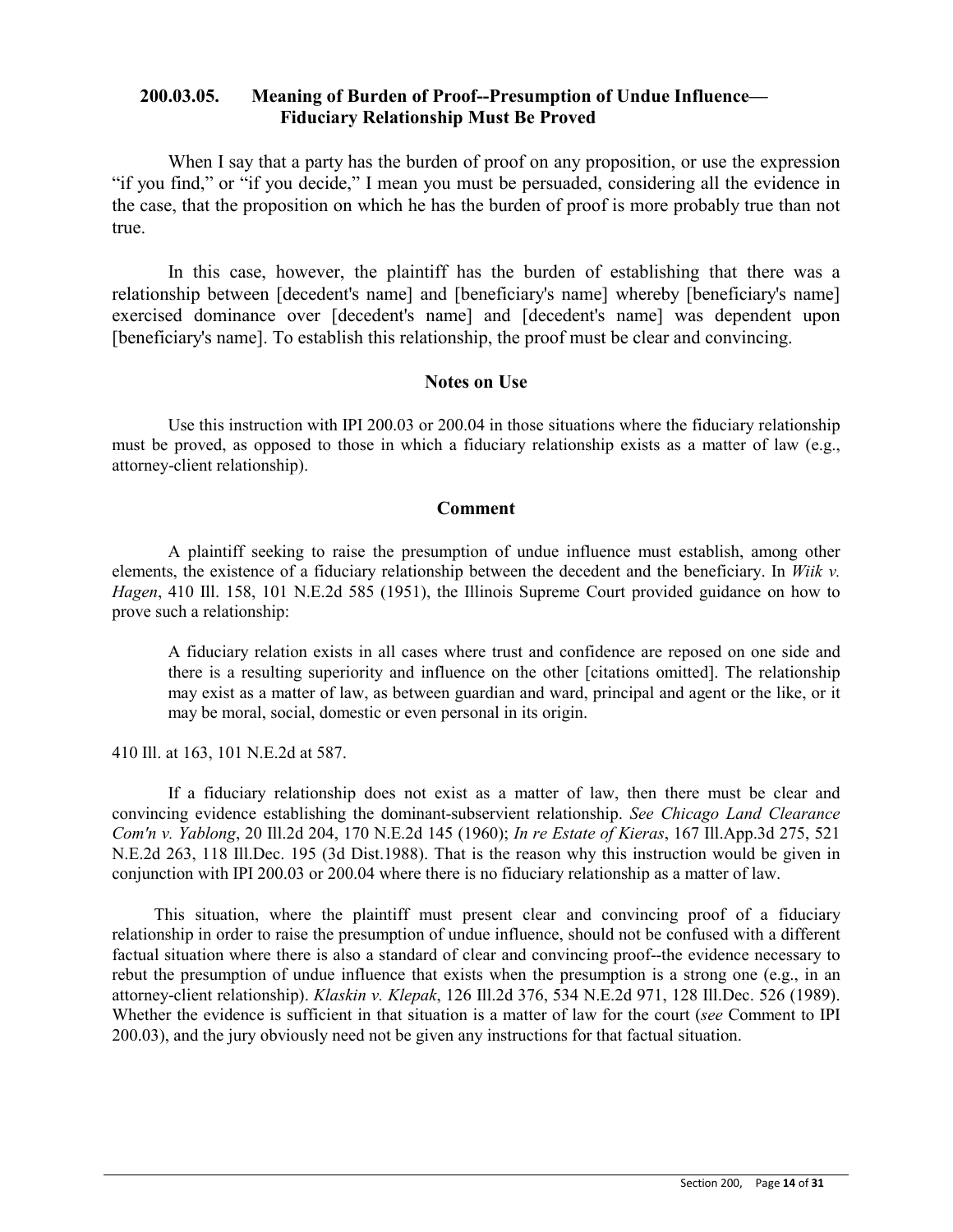## **200.04. Will Contest--Undue Influence--Proof of Specific Conduct And Presumption From Fiduciary Relationship**

The plaintiff may establish undue influence as a ground of invalidity in two ways.

First, he may introduce proof of specific conduct alleged to constitute undue influence. If you find that the plaintiff has proved undue influence by evidence of specific conduct, then your verdict should be that the document is not the valid last will of [decedent's name].

Second, he may establish undue influence as a ground of invalidity by proving each of the following propositions:

- 1. That there was a [(principal-agent) (attorney-client) ([other fiduciary relationship arising as a matter of law]) relationship between [beneficiary's name] and [decedent's name]] [relationship between [beneficiary's name] and [decedent's name] whereby [beneficiary's name] exercised dominance over [decedent's name] and [decedent's name] was dependent upon [beneficiary's name]];
- 2. That [decedent's name] reposed trust and confidence in [beneficiary's name];
- 3. That [beneficiary's name] [prepared] [or] [caused the preparation of] the document purporting to be the last will of [decedent's name]; and
- 4. That [beneficiary's name] received a substantial benefit under the terms of the document, when compared to other persons who have an equal claim to [decedent's name]'s bounty.

If you find that each of these propositions has been proved, your verdict should be that the document is not the valid last will of [decedent's name].

If you find that the plaintiff has not proved undue influence by evidence of specific conduct, and if you further find that any of these propositions has not been proved, then your verdict should be that the document is the valid last will of [decedent's name] [unless the plaintiff has proved one of the other alleged grounds of invalidity].

## **Notes on Use**

This instruction should be given only when (1) the plaintiff relies both upon evidence of specific conduct alleged to constitute undue influence and the presumption of undue influence as described in the Comment to IPI 200.03, and (2) the trial court has ruled that:

a. There is sufficient evidence to submit to the jury on each of the three propositions; and

b. Defendant has not introduced sufficient evidence to rebut the presumption. Whether the presumption has been so rebutted is for the court to decide.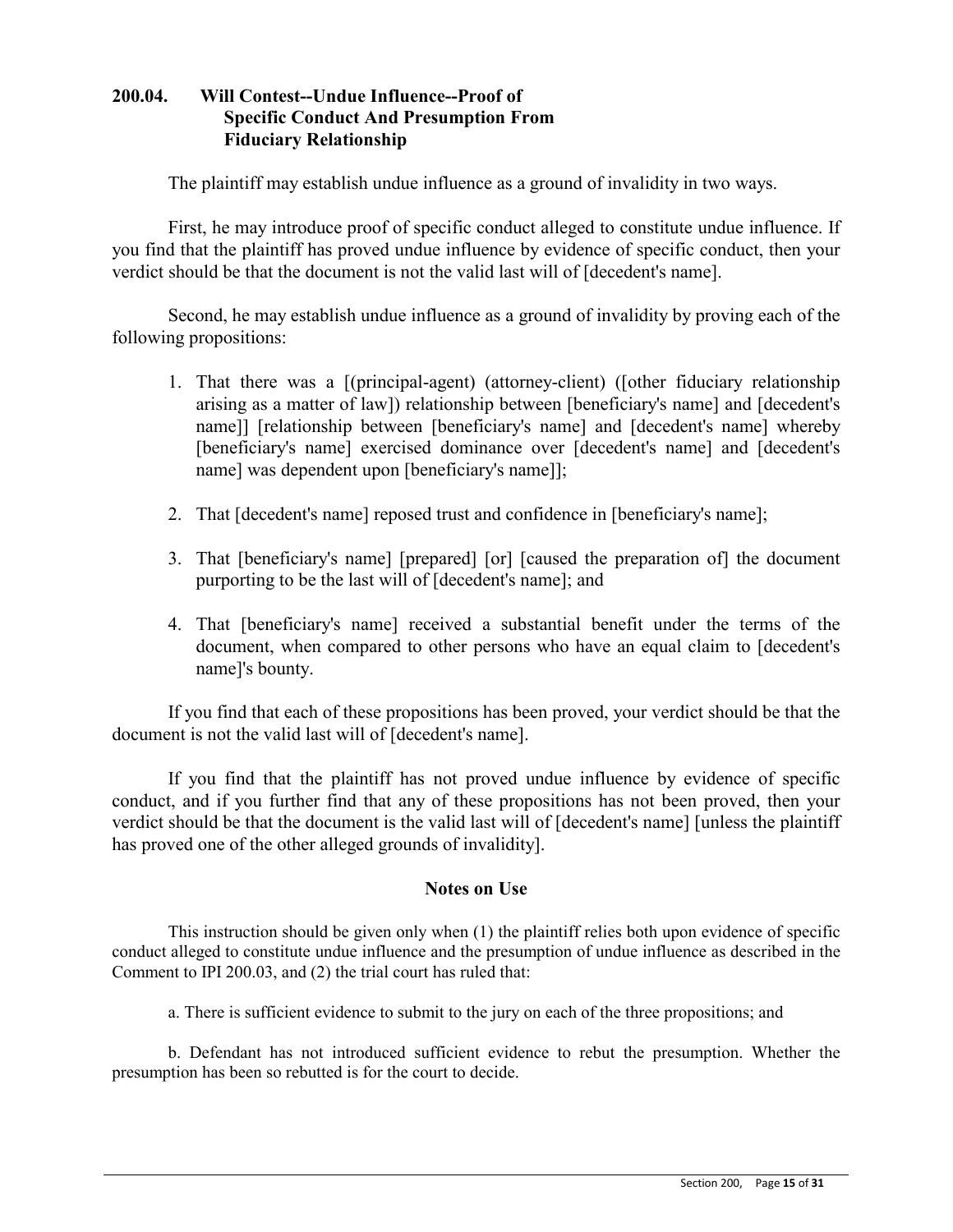If the presumption has been rebutted, then the presumption disappears from the case and no presumption instruction should be given.

This instruction should be used only if the plaintiff relies both upon specific proof of undue influence and on the presumption. If the plaintiff relies on the presumption alone, then use IPI 200.03.

If the plaintiff claims that one or more provisions of the will are invalid because of undue influence but that the will is otherwise valid, then the instruction will have to be modified accordingly.

IPI 200.02A and 200.09 should be given with this instruction. If there is not a fiduciary relationship as a matter of law, then IPI 200.03.05 must be used with this instruction.

#### **Comment**

Former IPI 200.04 is no longer accurate and has therefore been rewritten. *See* Comment to IPI 200.03.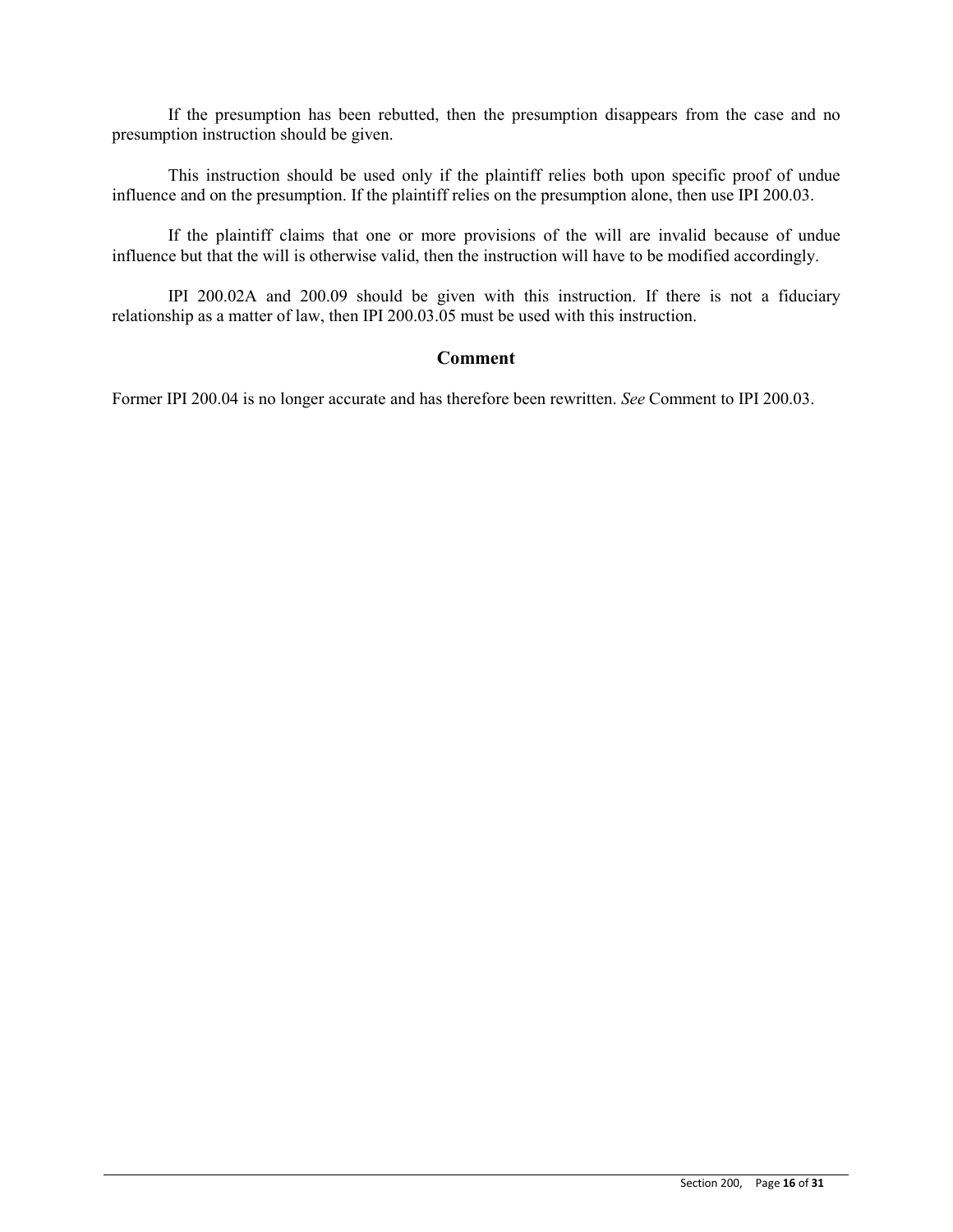### **200.05. Will Contest--Testamentary Capacity--Definition**

A person has sufficient mental capacity to make a will if, at the time he executes the document, he has:

- (1) The ability to know the nature and extent of his property;
- (2) The ability to know the natural objects of his bounty; and
- (3) The ability to make a disposition of his property in accordance with some plan formed in his mind.

It is not necessary that the person actually know these things. It is necessary only that he have the mental ability to know them.

#### **Notes on Use**

The instruction defines testamentary capacity. This instruction should be given in every case in which the mental capacity of the decedent to make a will is in issue.

This instruction does not relate to a challenge to the validity of a will on the ground that, because of fraud or mistake, the testator did not know that he was executing a will, or did not know its contents or effect. A will might be challenged on those grounds even though the testator did have testamentary capacity. If such a challenge is made, an appropriate instruction should be drafted.

IPI 200.08 should be used with this instruction.

#### **Comment**

Testamentary capacity has been defined many times in substantially these terms, e.g., *England v. Fawbush*, 204 Ill. 384, 398-400; 68 N.E. 526, 531, 532 (1903); *Sloger v. Sloger*, 26 Ill.2d 366, 370, 186 N.E.2d 288, 290 (1962); *Quellmalz v. First Nat'l Bank of Belleville*, 16 Ill.2d 546, 158 N.E.2d 591 (1959); *In re Estate of Jones*, 159 Ill.App.3d 377, 512 N.E.2d 1050, 1053; 111 Ill.Dec. 509, 512 (1987); *In re Estate of Dossett*, 159 Ill.App.3d 466, 512 N.E.2d 807, 811; 111 Ill.Dec. 418, 422 (1987); *In re Kietrys' Estate*, 104 Ill.App.3d 269, 273; 432 N.E.2d 930, 933-34, 60 Ill.Dec. 31, 34-35 (1st Dist.1982); *Kelley v. First State Bank*, 81 Ill.App.3d 402, 413; 401 N.E.2d 247, 255; 36 Ill.Dec. 566, 574 (3d Dist.1980); *Estate of Veronico*, 78 Ill.App.3d 379, 386-387, 396 N.E.2d 1095, 1100; 33 Ill.Dec. 371, 376 (1st Dist.1979); *Beyers v. Billingsley*, 54 Ill.App.3d 427, 437; 369 N.E.2d 1320, 1328; 12 Ill.Dec. 306, 314 (3d Dist.1977). The requirement is that the testator had the capacity to know the elements mentioned in the instruction, not that he actually knew them. *George v. Moorhead*, 399 Ill. 497, 503; 78 N.E.2d 216, 219 (1948); *Down v. Comstock*, 318 Ill. 445, 453; 149 N.E. 507, 511 (1925); *Turnbull v. Butterfield*, 304 Ill. 454, 460-461; 136 N.E. 663, 666 (1922). *See also Akerman v. Trosper*, 95 Ill.App.3d 1051, 420 N.E.2d 1148, 51 Ill.Dec. 590 (1981) (comparing degrees of mental capacity).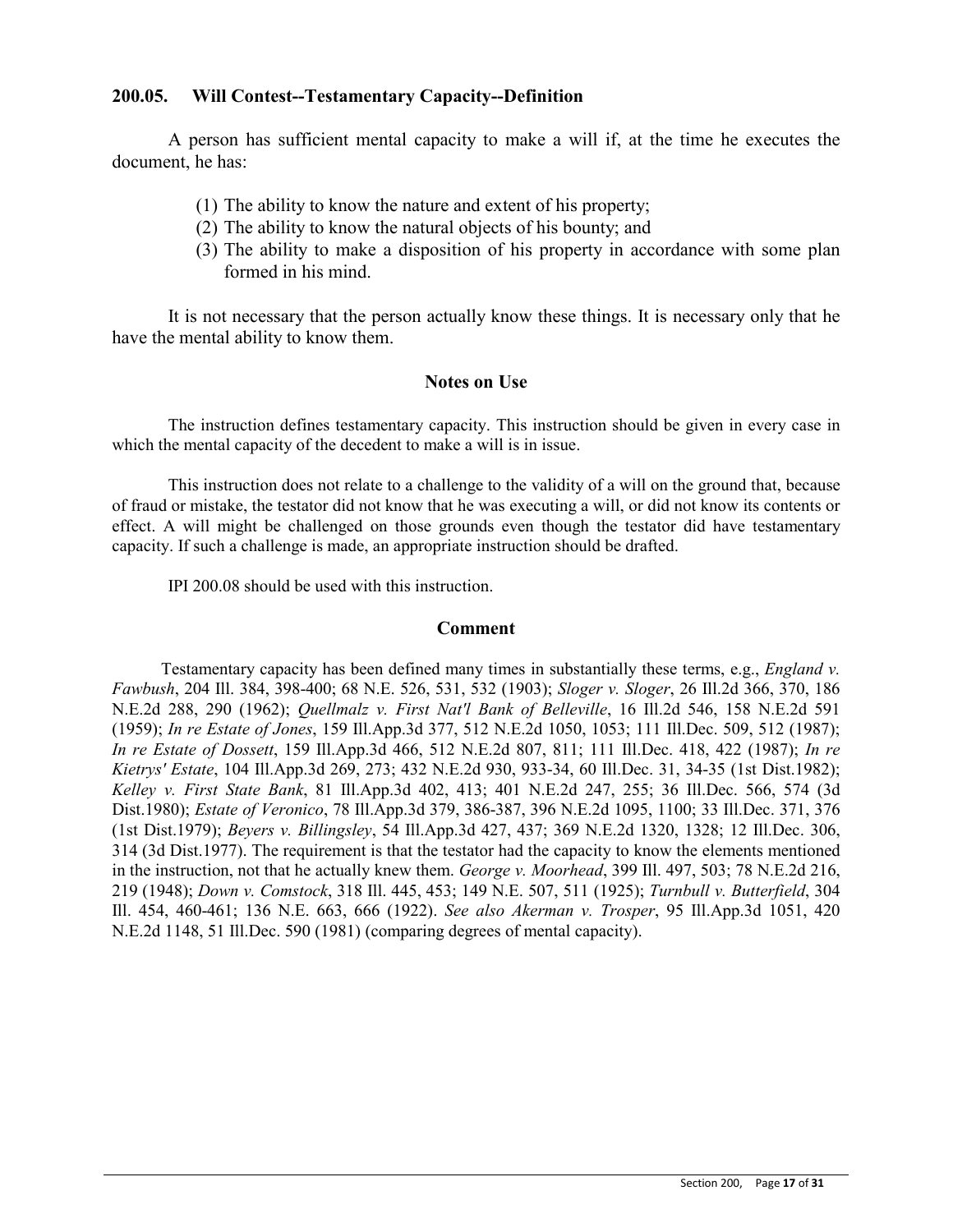### **200.06. Testimony of A Physician**

During the course of this trial [a] physician[s] and [a] layman [laymen] have testified concerning the mental capacity of [decedent's name]. The testimony of the physician[s] is not entitled to any greater weight solely because [he] [they] is [are] [a] physician[s].

#### **Notes on Use**

This instruction must be used where a physician and a layman give conflicting testimony on the question of mental capacity of the testator. It should not be used where there is no conflict between the testimony of a physician and a lay witness.

#### **Comment**

Instructions which single out evidence or comment upon particular kinds of witnesses should be avoided. However, *Both v. Nelson*, 31 Ill.2d 511, 514-515; 202 N.E.2d 494, 496, 497 (1964), held it to be reversible error to refuse an instruction in substantially this language in a will contest case where a hospital intern and the family doctor testified. *See also Estate of Veronico*, 78 Ill.App.3d 379, 385; 396 N.E.2d 1095, 1099; 33 Ill.Dec. 371, 376 (1st Dist.1979), where the court held that an instruction indicating that the testimony of a physician is not entitled to any greater weight than that of a layman, is proper.

In *In re Estate of Clements*, 152 Ill.App.3d 890, 505 N.E.2d 7, 10; 105 Ill.Dec. 881, 884 (5th Dist.1987), where the administrator of the decedent's estate challenged pre-death transfers of property, the court noted that the testimony of physicians on the issue of mental capacity is not entitled to any greater weight than that of laymen. Instead, the value of an opinion on competency is measured by the facts and circumstances which form the basis of the evaluation. *Id.*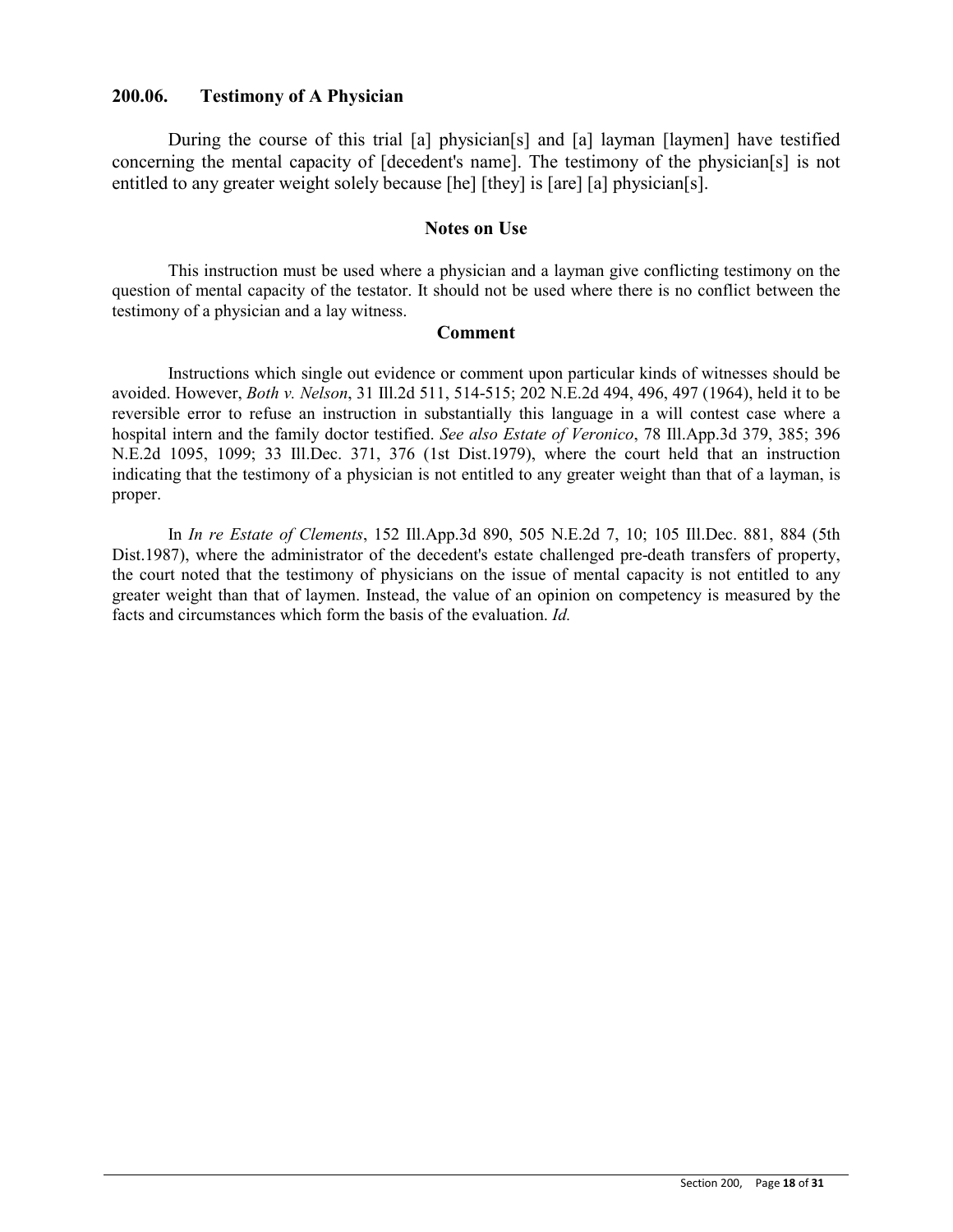### **200.07. Testator's Right To Dispose of Property**

Elsewhere in these instructions I have defined the term[s] ["mental capacity to make a will"] [and] ["undue influence."]

If [[decedent's name] had the mental capacity to make a will] [and] [the document in question was not executed as a result of undue influence], then you must not concern yourselves with the question of whether the decedent made a reasonable or wise disposition of his property. Every person has a legal right to dispose of his property as he sees fit.

However, you may consider the nature of the disposition for the limited purpose of determining [whether [decedent's name] had the mental capacity to make a will] [and] [whether the document in question was executed as a result of undue influence].

#### **Comment**

Although it is proper for the jury to consider the nature of the testamentary disposition as a circumstance bearing upon mental capacity and undue influence (*Catt v. Robins*, 305 Ill. 76, 83-85; 137 N.E. 101, 104-05 (1922); *Huffman v. Graves*, 245 Ill. 440, 446; 92 N.E. 289, 291 (1910); *Dowie v. Sutton*, 227 Ill. 183, 201, 202, 203; 81 N.E. 395, 402, 403 (1907) (instruction given); *England v. Fawbush*, 204 Ill. 384, 394; 68 N.E. 526, 529, 530 (1903) (instruction given); *Webster v. Yorty*, 194 Ill. 408, 419; 62 N.E. 907, 911 (1902)), the jury is not entitled to set aside the will simply because they disagree with the disposition made. *In re Bonjean's Estate*, 90 Ill.App.3d 582, 584, 586-587; 413 N.E.2d 205, 206-207; 45 Ill.Dec. 872, 873-874 (3d Dist.1980) (court held that the burden of proof was not met to set aside the will where testator disinherited her family); *In re Fordyce's Estate*, 130 Ill.App.2d 755, 758; 265 N.E.2d 886, 888-889 (4th Dist.1971) (alleged unequal distribution of estate to common heirs would not have any effect on validity of will attacked on testamentary capacity grounds); *Allen v. North*, 271 Ill. 190, 193; 110 N.E. 1027, 1028 (1915); *Brainard v. Brainard*, 259 Ill. 613, 631-632; 103 N.E. 45, 52 (1913).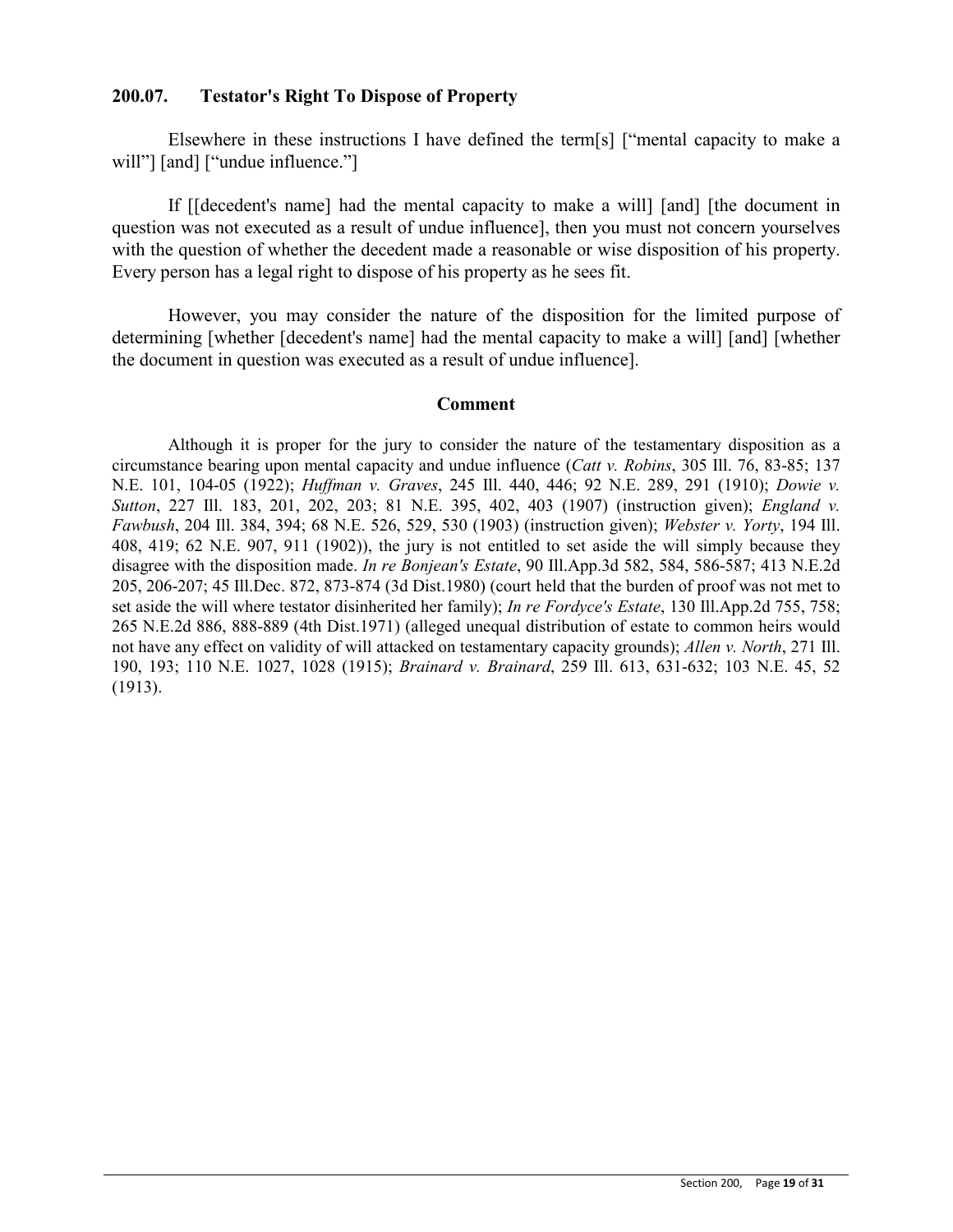### **200.08. Natural Objects of Bounty--Definition**

When I refer to the natural objects of one's bounty, I mean those persons who might reasonably be expected to be his beneficiaries because of family relationship or ties of gratitude or affection.

#### **Notes on Use**

This instruction should be given in any case in which IPI 200.05 is given.

#### **Comment**

In *Hockersmith v. Cox*, 407 Ill. 321, 331-332; 95 N.E.2d 464, 470 (1950), the Court rejected the contention that the natural objects of a decedent's bounty are limited to his heirs-at-law and approved instructions to the effect that "the natural objects of a testator's bounty are those who have some natural claim upon his benevolence, affection or consideration" and that "the natural objects of the bounty of a person making a will are not necessarily confined to her legal heirs but may be those, who by reason of kinship may reasonably be supposed to have some claim on her." *See also Kalnis v. Waitek*, 347 Ill. 253, 257; 179 N.E. 860, 861 (1932); *Brace v. Black*, 125 Ill. 33, 35; 17 N.E. 66, 67 (1888).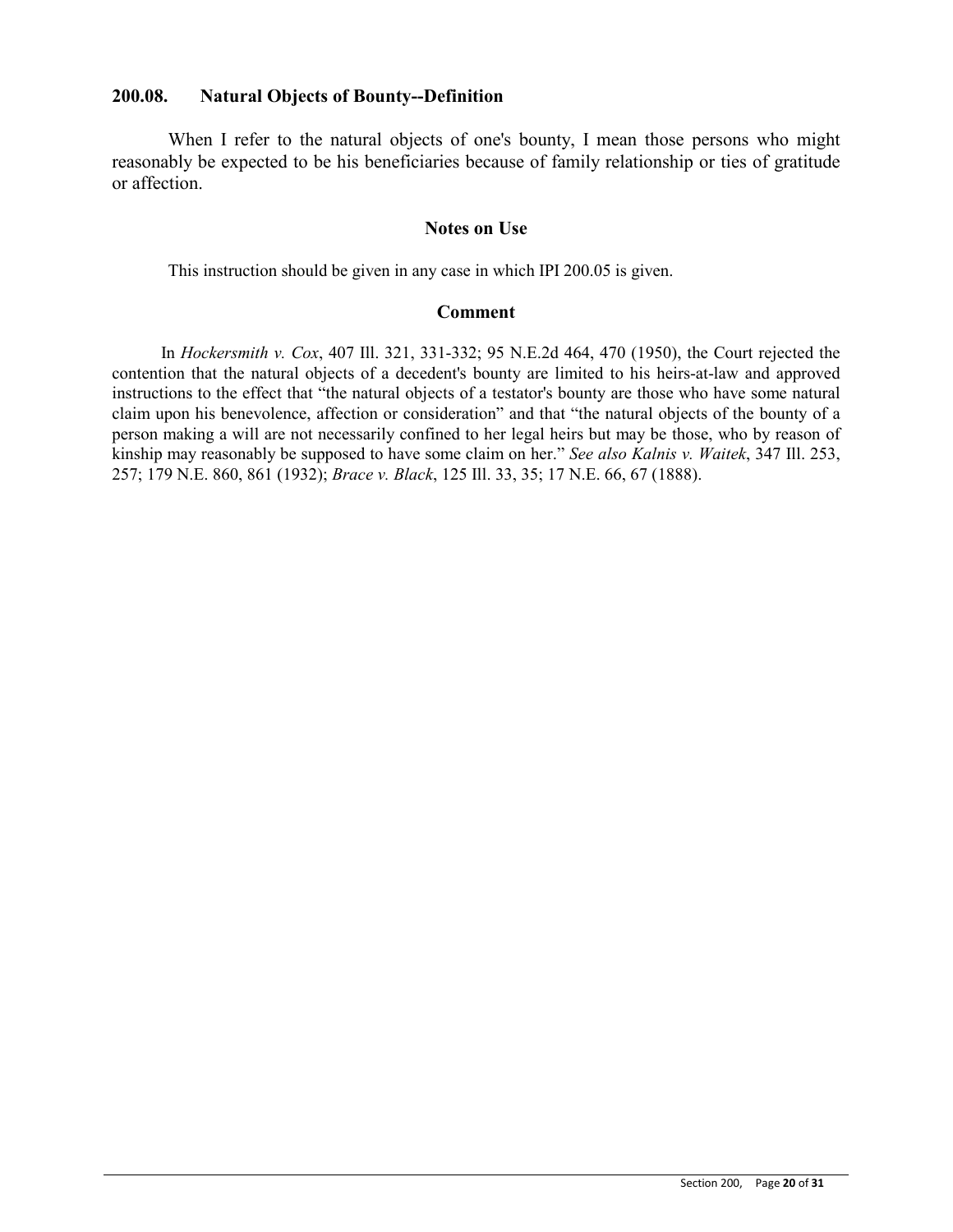#### **200.09. Undue Influence--Definition**

When I use the expression "undue influence," I mean influence exerted at any time upon the decedent which causes him [her] to make a disposition of his [her] property that is not his [her] free and voluntary act.

### **Notes on Use**

This instruction should be given whenever undue influence is an issue in the case.

#### **Comment**

A definition of undue influence from *Peters v. Catt*, 15 Ill.2d 255, 263; 154 N.E.2d 280, 285 (1958), is as follows:

The undue influence which invalidates a will must be directly connected with the execution of the instrument and operate at the time it is made. It must be specifically directed toward procuring the will in favor of a particular party or parties and must be such as to prevent the testator from exercising his own will in disposition of his estate.

For similar expressions, *see Butler v. O'Brien*, 8 Ill.2d 203, 212; 133 N.E.2d 274, 279 (1956); *Hockersmith v. Cox*, 407 Ill. 321, 325; 95 N.E.2d 464, 467 (1950). For a further definition of undue influence *see* the cases cited in IPI 200.03 and 200.04. *See also Franciscan Sisters Health Care Corp. v. Dean*, 95 Ill.2d 452, 460; 448 N.E.2d 872, 877; 69 Ill.Dec. 960, 965 (1983); *In re Estate of Osborn*, 128 Ill.App.3d 453, 455; 470 N.E.2d 1114, 1117; 83 Ill.Dec. 694, 697 (5th Dist.1984); *In re Estate of Shedrick*, 122 Ill.App.3d 861, 867; 462 N.E.2d 581, 586; 78 Ill.Dec. 462, 467 (1st Dist.1984); *In re Estate of Veronico*, 78 Ill.App.3d 379, 386; 396 N.E.2d 1095, 1101; 33 Ill.Dec. 371, 377 (1st Dist.1979); *Swenson v. Wintercorn*, 92 Ill.App.2d 88, 99-100; 234 N.E.2d 91, 96-97 (2d Dist.1968); *In re Estate of Woodruff*, 164 Ill.App.3d 791, 518 N.E.2d 295, 296; 115 Ill.Dec. 770, 771 (1st Dist.1987).

The phrase "at any time" is included in the instruction to make clear that the influence need not have been exerted at the time the document was signed in order to have caused its execution. It is necessary only that the influence be operative at the time the document is executed. *Wilbur v. Wilbur*, 138 Ill. 446, 450; 27 N.E. 701, 702 (1891); *Reynolds v. Adams*, 90 Ill. 134, 139 (1878).

This instruction embodies the elements of undue influence in simple language. There is no need to include the requirement that the influence be "directly connected" with the execution of the instrument since, if the influence were not so connected, it could not cause the challenged disposition. Also, it is unnecessary, and in some cases it would be inaccurate, to specify that the influence must be directed toward procuring the will in favor of a "particular person."

In *Williams v. Crickman*, 81 Ill.2d 105, 405 N.E.2d 799, 39 Ill.Dec. 820 (1980), the Illinois Supreme Court held that a trial court can invalidate only a portion of the will and allow the remaining portions of the will to stand if the invalid provisions could be separated without defeating the testator's intent or destroying the testamentary scheme.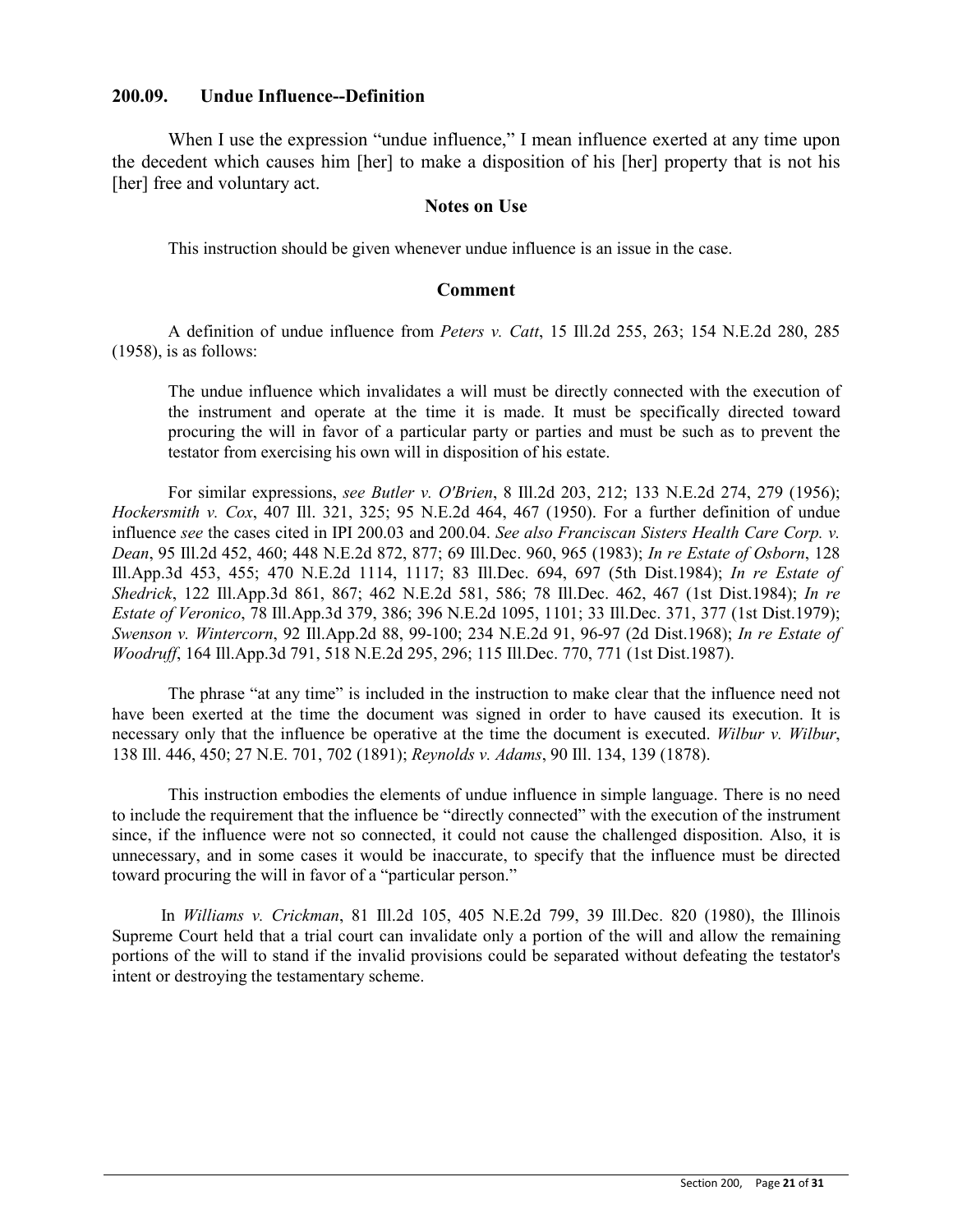#### **200.10. Testamentary Capacity--Personal Characteristics of Decedent**

If you believe that [decedent's name] [was unable to transact his ordinary business affairs] [had insane delusions] [was eccentric] [held radical or extreme notions or beliefs] [used in toxicating liquor to excess] [used drugs to excess] [had limitations due to advanced age] [suffered from a (psychosis) (or) (neurosis)] at the time he executed the document purporting to be his last will, you may consider this together with all the other evidence in determining whether [decedent's name] had the mental capacity to make a will.

However, if you find that [decedent's name] did have the mental capacity to make a will at the time the document in question was executed, then the fact that he might [insert pertinent characteristics] would not make the document invalid.

#### **Comment**

Even though it comments on particular evidence, this instruction is necessary because the jury could assume that evidence of any of these characteristics is, of itself, sufficient proof of a lack of testamentary capacity. Instructions of this kind have been approved: *DeMarco v. McGill*, 402 Ill. 46, 59; 83 N.E.2d 313, 320 (1948) (inability to transact ordinary business affairs); *Brace v. Black*, 125 Ill. 33, 38-39; 17 N.E. 66, 67 (1888) (delusion); *Schneider v. Manning*, 121 Ill. 376, 386; 12 N.E. 267, 270 (1887) (eccentricities or peculiarities); *American Bible Society v. Price*, 115 Ill. 623, 634; 5 N.E. 126, 128 (1886) (radical or extreme notions or beliefs); *Gilbert v. Oneale*, 371 Ill. 427, 433-434; 21 N.E.2d 283, 285 (1939) (intoxicating liquor); *Johnson v. First Union Trust & Savings Bank*, 273 Ill.App. 472, 506 (1st Dist.1934) (drugs); *Buerger v. Bue*rger, 317 Ill. 401, 415-416, 148 N.E. 274, 280 (1925) (age, sickness, debility of body); *Quellmalz v. First Nat. Bank of Belleville*, 16 Ill.2d 546, 548-549, 554-555; 158 N.E.2d 591, 592, 595 (1959) (eccentricity, age, feebleness, miserly habits); *Shevlin v. Jackson*, 5 Ill.2d 43, 47; 124 N.E.2d 895, 897 (1955) (intoxicating liquor); *Manning v. Mock*, 119 Ill.App.3d 788, 805; 457 N.E.2d 447, 456; 75 Ill.Dec. 453, 462 (4th Dist.1983) (inability to transact ordinary business affairs); *In re Estate of Kietrys*, 104 Ill.App.3d 269, 274; 432 N.E.2d 930, 934; 60 Ill.Dec. 31, 35 (1st Dist.1982) (intoxicating liquor); *In re Bonjean's Estate*, 90 Ill.App.3d 582, 584-585, 587; 413 N.E.2d 205, 207, 209; 45 Ill.Dec. 872, 874, 876 (3d Dist.1980) (depression, neurosis, suicide, insane delusions); *Kelley v. First State Bank of Princeton*, 81 Ill.App.3d 402, 408-409, 413; 401 N.E.2d 247, 252, 255; 36 Ill.Dec. 566, 569 (3d Dist.1980) (depression, drugs, physical disorders, inability to transact ordinary business affairs); *In re Jacobson's Estate*, 75 Ill.App.3d 102, 104, 107; 393 N.E.2d 1069, 1071, 1073; 30 Ill.Dec. 722, 724 (5th Dist.1979) (inability to transact ordinary business affairs); *In re Fordyce's Estate*, 130 Ill.App.2d 755, 758; 265 N.E.2d 886, 888 (4th Dist.1971) (age, feeble health); *Ennis v. Illinois State Bank of Quincy*, 111 Ill.App.2d 71, 79-80; 248 N.E.2d 534, 538 (4th Dist.1989) (eccentricity, uncleanliness); *Both v. Nelson*, 46 Ill.App.2d 69, 72, 196 N.E.2d 530, 532 (1st Dist.1964), *rev'd on other grounds*, 31 Ill.2d 511, 202 N.E.2d 494 (1964) (eccentricity, age, peculiarities, feebleness, miserly habits); *In re Gray's Estate*, 39 Ill.App.2d 239, 245-246; 188 N.E.2d 379, 382 (2d Dist.1963) (age, feebleness, memory); *Malone v. Malone*, 26 Ill.App.2d 291, 299-300; 167 N.E.2d 703, 707-708 (1st Dist.1960) (eccentricity, age, peculiarities, feebleness, miserly habits).

An "insane delusion" is present where a testator, without evidence of any kind, imagines or conceives something to exist which does not exist in fact, and which no rational person would, in the absence of evidence, believe to exist. *In re Bonjean's Estate*, 90 Ill.App.3d 582, 413 N.E.2d 205, 45 Ill.Dec. 872 (3d Dist.1980).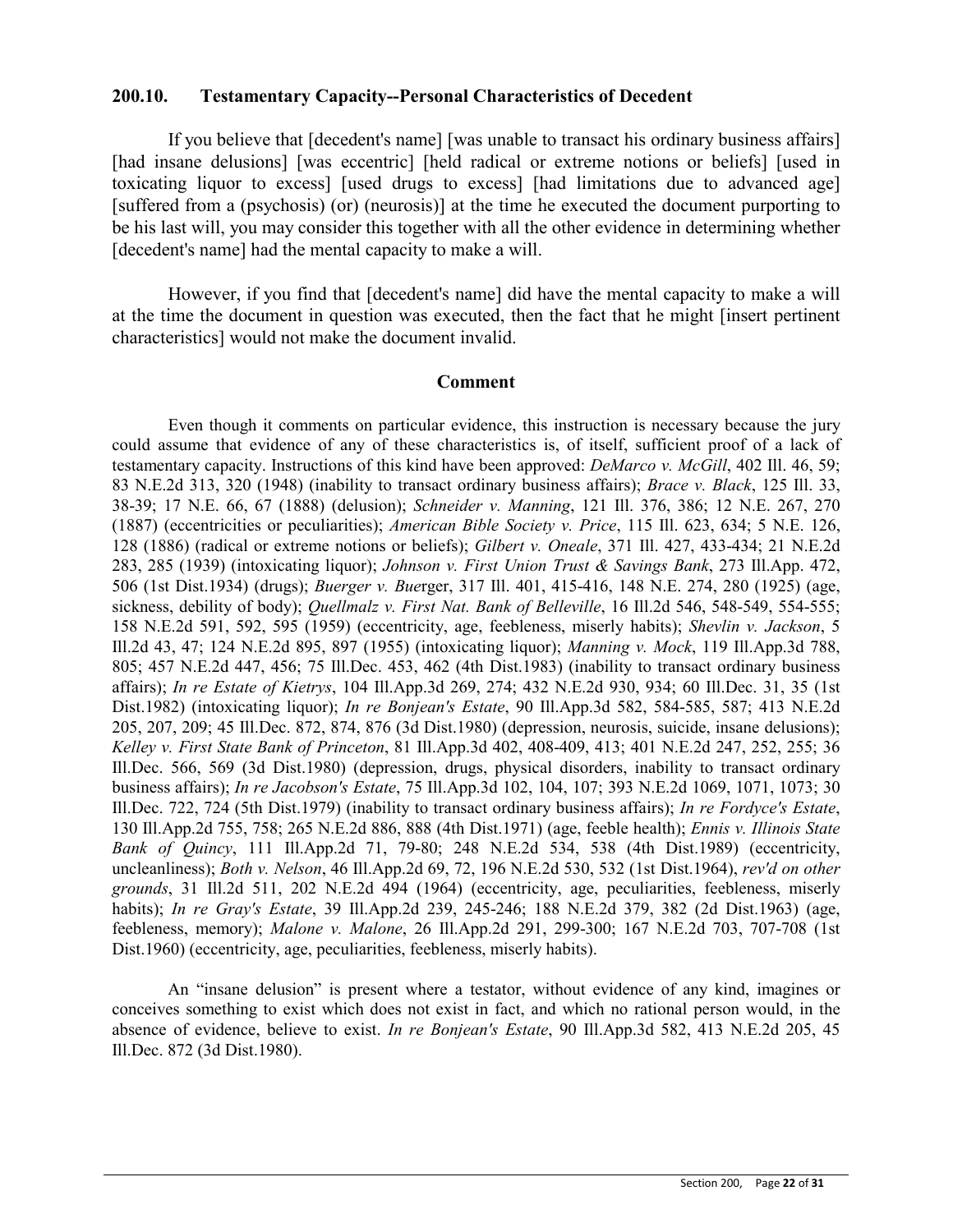In a case where the administrator of the decedent's estate challenged the validity of a pre-death transfer of property, the court noted that "[i]llness and impairment of the mind incident to old age do not necessarily indicate so great a deterioration of capacity that an individual is unable to understand the nature and effect of the transaction or to protect his own interests." *In re Estate of Clements*, 152 Ill.App.3d 890, 505 N.E.2d 7, 9; 105 Ill.Dec. 881, 883 (5th Dist.1987). The court held that the decedent lacked the mental capacity of make a gift where the decedent's condition frequently fluctuated, being confused and combative one day, and quiet the next. The decedent also suffered from hallucinations and memory loss, all symptoms of organic brain disorder.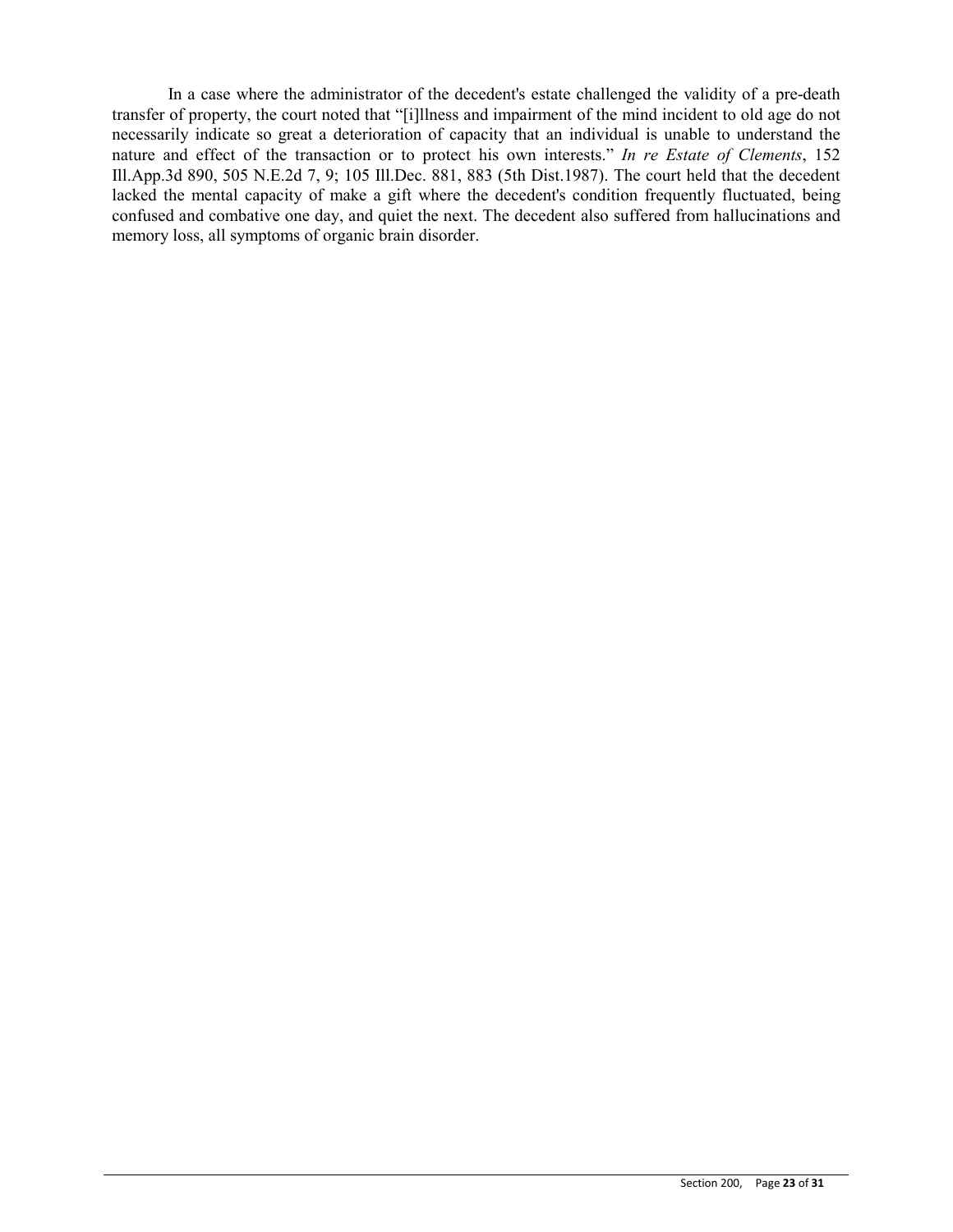## **200.11. Testamentary Capacity--Effect of Prior Adjudication of Mental Incapacity**

[A person who has been declared by a court (to be incompetent) (to be in need of mental treatment) (to be mentally retarded) (to be disabled)] [or] [a person who has had a (guardian) (conservator) appointed for him] can still make a valid will if he has the mental capacity to do so. The tests for mental capacity to make a will are stated elsewhere in these instructions.

#### **Notes on Use**

This instruction should be used only in that unusual case where evidence of a prior adjudication of incompetency or insanity or disability is before the jury. Although there are no longer "incompetents" in Illinois (P.A. 80-1415 §2, effective January 1, 1979, repealed 755 ILCS 5/11-2, defining incompetents), the term may remain because the will may have been drafted in another jurisdiction or an adjudication may have been made under the prior statute. *See* Comment.

IPI 200.05 must be given with this instruction.

#### **Comment**

Proof of prior adjudication of insanity or incompetency should not be admitted. *See, e.g., Pittard v. Foster*, 12 Ill.App. 132, 139-141 (2d Dist.1882); *Lewandowski v. Zuzak*, 305 Ill. 612, 614; 137 N.E. 500, 501 (1922). The adjudication, as distinguished from evidence of facts leading to the adjudication, is not relevant to the issue of mental capacity to make a will and constitutes hearsay.

However, there is some authority for the view that a prior adjudication of incompetency or insanity is admissible in a will contest "for what it is worth." *Holliday v. Shepherd*, 269 Ill. 429, 434-435; 109 N.E. 976, 978-979 (1915); *Belz v. Piepenbrink*, 318 Ill. 528, 535; 149 N.E. 483, 485-486 (1925); *see also Pendarvis v. Gibb*, 328 Ill. 282, 292; 159 N.E. 353, 357 (1927). The appointment of a conservator is not conclusive as to whether a person possesses sufficient mental capacity to execute a will, but it may be considered as evidence. *In re Basich's Estate*, 79 Ill.App.3d 997, 1001; 398 N.E.2d 1182, 1186; 35 Ill.Dec. 232, 236 (1st Dist.1979); *In re Estate of Letsche*, 73 Ill.App.3d 643, 392 N.E.2d 612, 29 Ill.Dec. 915 (1st Dist.1979).

This instruction is included for use only in the situation where the jury has learned of the prior adjudication.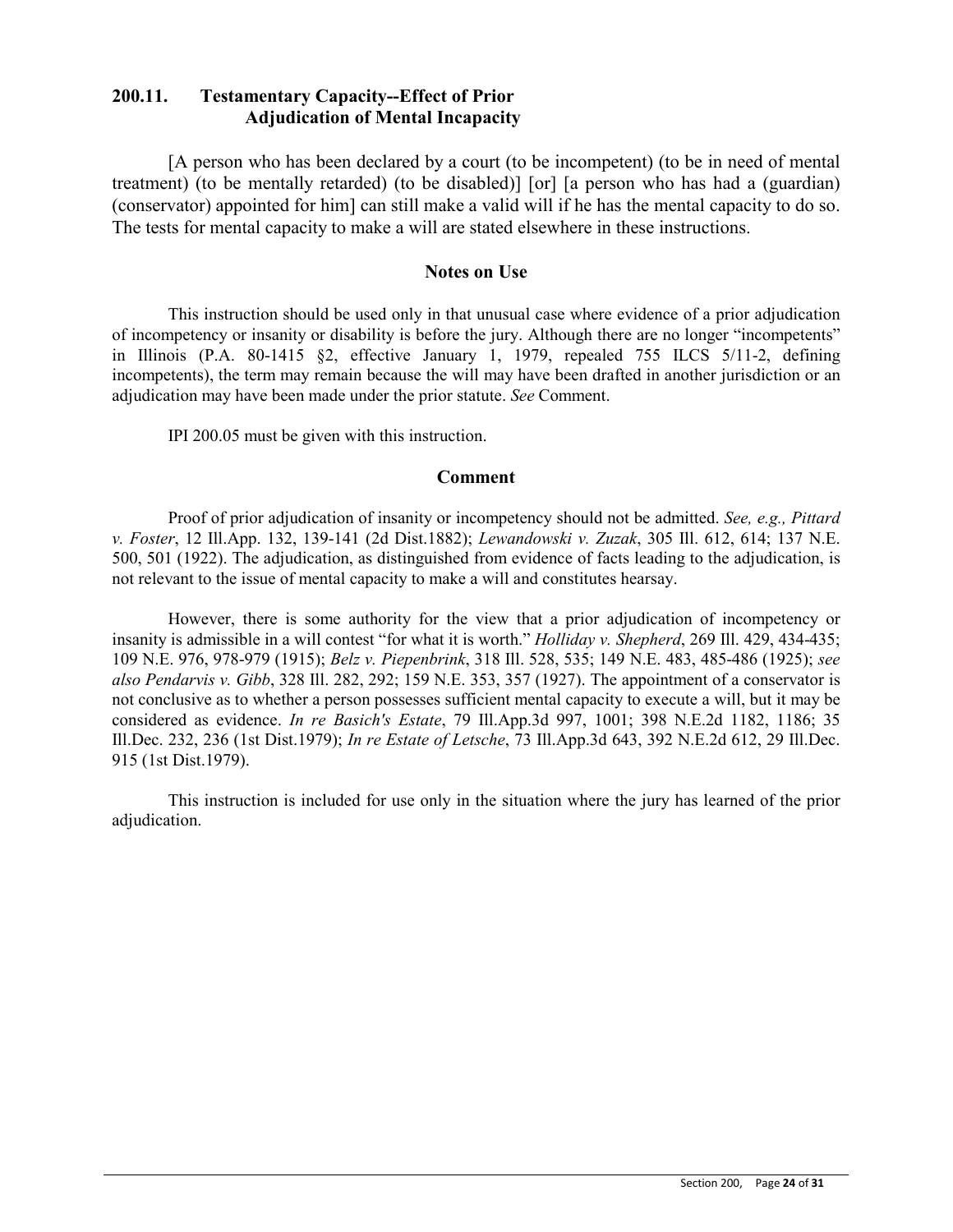## **200.12. Instruction On Verdict Forms--Entire Invalidity Claimed**

When you return to the jury room, you will first select a foreperson. He or she will preside during your deliberations.

Your verdict must be unanimous.

.

Forms of verdicts are supplied with these instructions. After you have reached your verdict, fill in and sign the appropriate form of verdict and return it to the court. Your verdict must be signed by each of you. You should not write or mark upon this or any of the other instructions given to you by this court.

If you decide that the document in question is the valid last will of [decedent's name], then you should use Verdict Form A.

> [When reading this instruction, the court should now say, "which reads as follows:" and should then read the corresponding verdict form to the jury.]

If you decide that the document in question is not the valid last will of [decedent's name], then you should use Verdict Form B

> [When reading this instruction, the court should now say, "which reads as follows:" and should then read the corresponding verdict form to the jury.]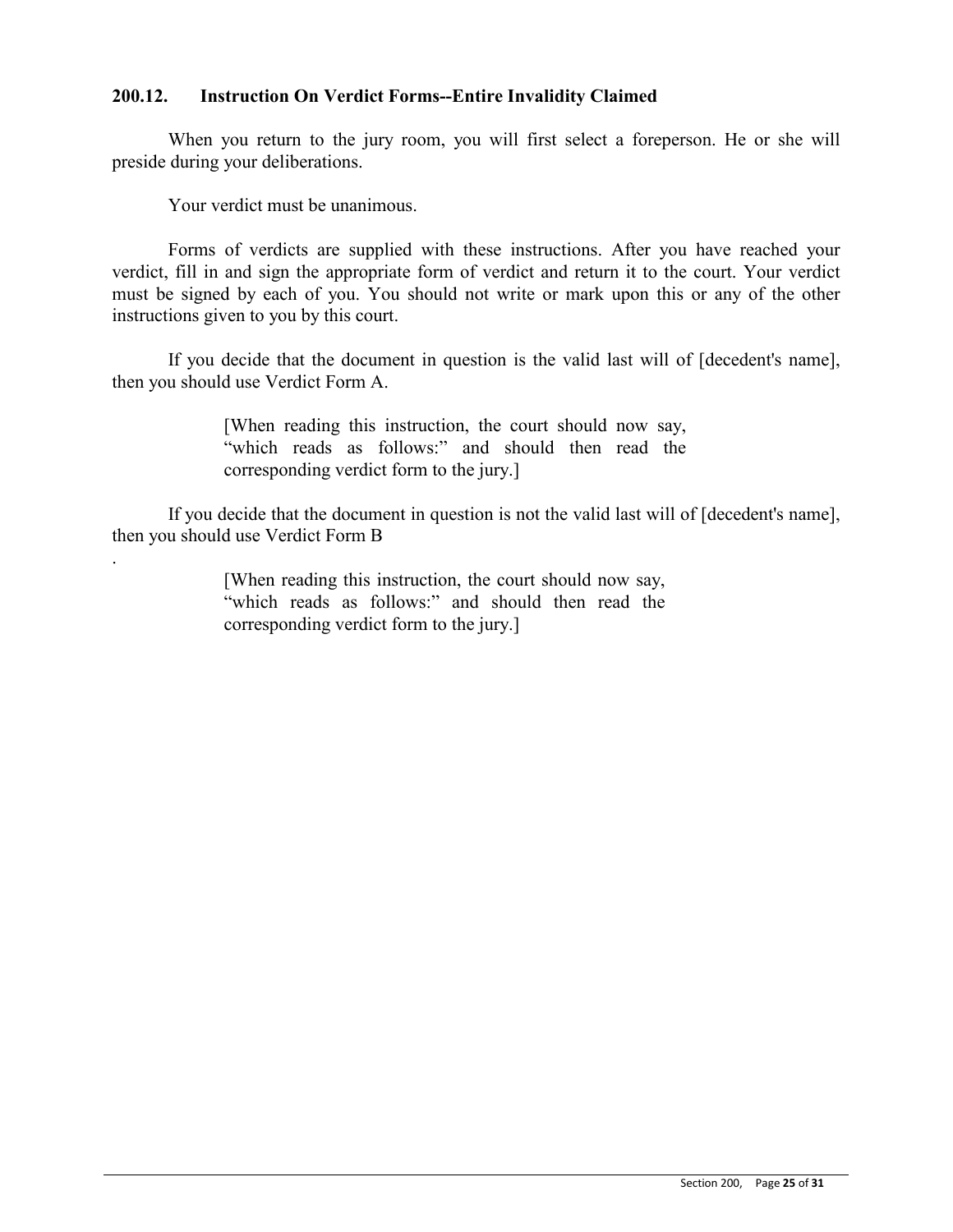## **200.13. Verdict Form A--For the Will— Entire Invalidity Claimed But Not Found**

## **Verdict Form A**

We, the Jury, find that the document in question is the valid last will of [decedent's name].

[*Signature Lines*]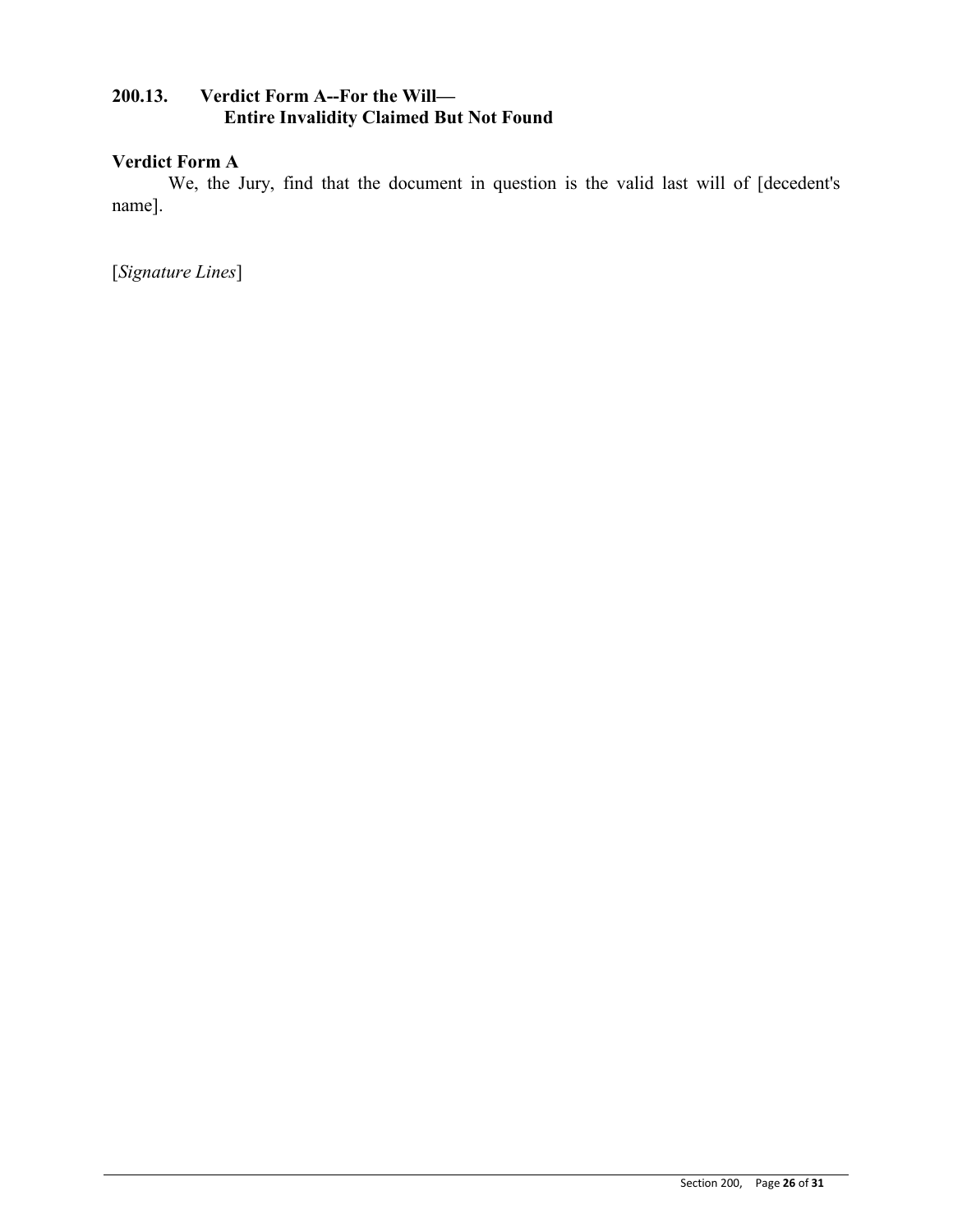# **200.14. Verdict Form B--Against the Will—Entire Invalidity Found**

## **Verdict Form B**

We, the Jury, find that the document in question is not the valid last will of [decedent's name]. [*Signature Lines*]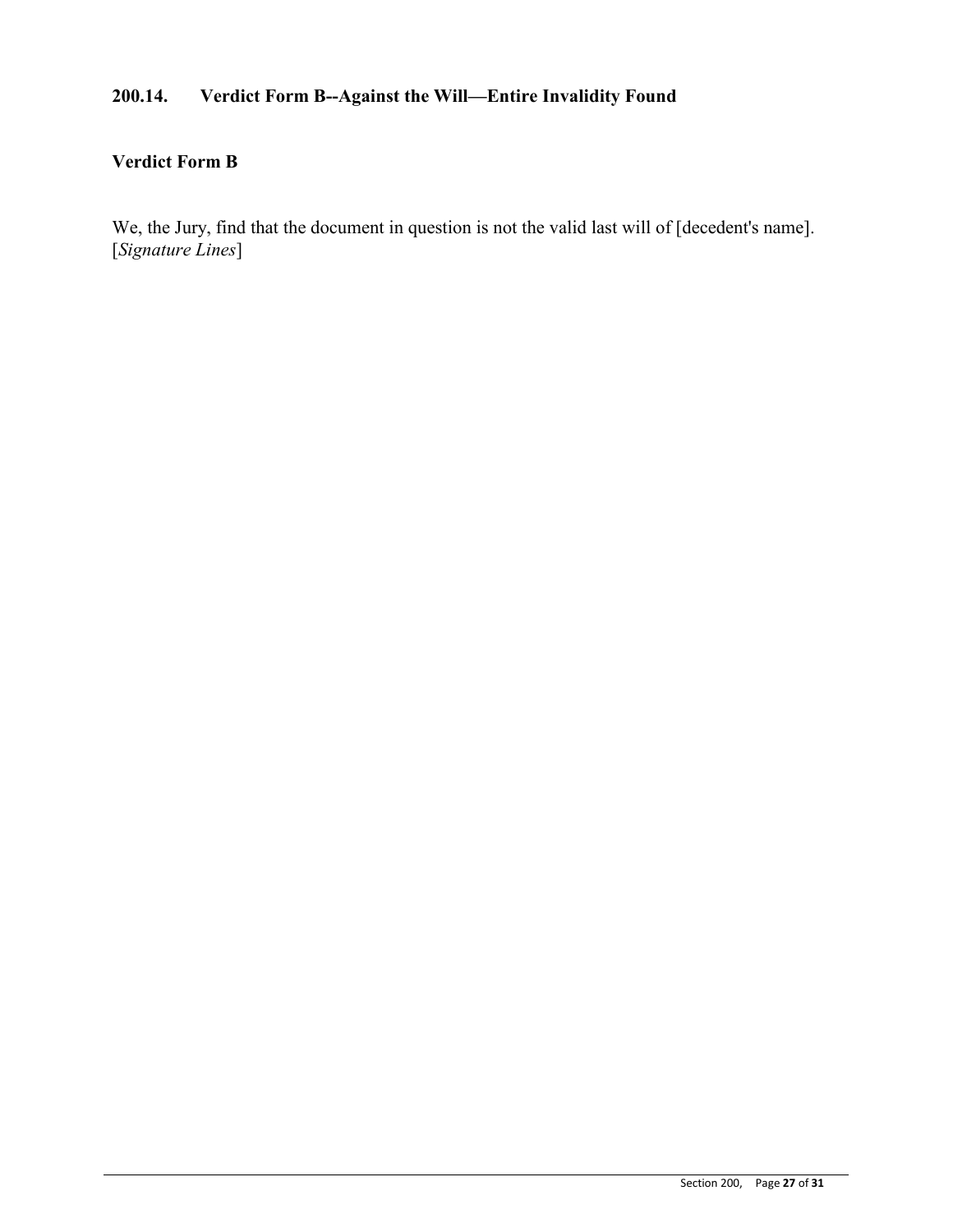## **200.15. Instruction On Verdict Forms--Partial Invalidity**

When you return to the jury room, you will first select a foreperson. He or she will preside during your deliberations.

Your verdict must be unanimous.

Forms of verdicts are supplied with these instructions. After you have reached your verdict, fill in and sign the appropriate form of verdict and return it to the court. Your verdict must be signed by each of you. You should not write or mark upon this or any of the other instructions given to you by this court.

If you decide that [the contested provision is] [one or more of the contested provisions are] invalid, [but that the remaining provisions carry out the decedent's overall testamentary intent and scheme,] then you should use Verdict Form A.

> [When reading this instruction, the court should now say, "which reads as follows:" and should then read the corresponding verdict form to the jury.]

[If you decide that (the contested provision is) (one or more contested provisions are) invalid, and that the provisions which remain, without the invalid portion, do not carry out the decedent's overall testamentary intent and scheme, then you should use Verdict Form B.]

> [When reading this instruction, the court should now say, "which reads as follows:" and should then read the corresponding verdict form to the jury.]

If you decide that [the contested provision is] [all of the contested provisions are] valid, then you should use Verdict Form [B] [C].

> [When reading this instruction, the court should now say, "which reads as follows:" and should then read the corresponding verdict form to the jury.]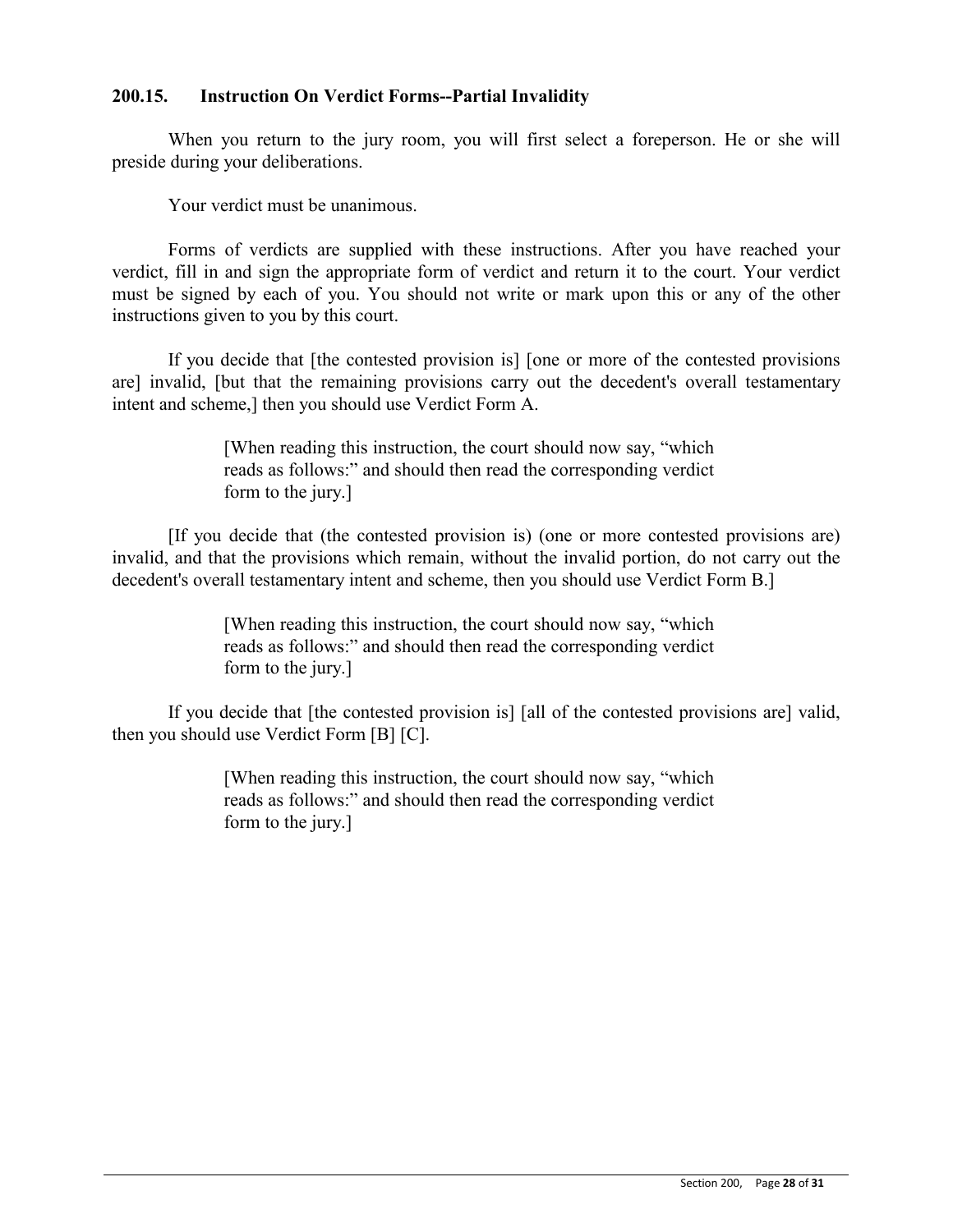## **200.16. Verdict Form--Partial Invalidity Found**

### **Verdict Form** \_\_\_\_

[We, the Jury, find that [designation of provision], [quote, paraphrase or describe challenged provision], is not valid.]

[We, the Jury, find the following contested provision or provisions invalid: (*Instructions to Jury: On the blank lines below, describe the provision or provisions that you have found invalid.*)

\_\_\_\_\_\_\_\_\_\_\_\_\_\_\_\_\_\_\_\_\_\_\_\_\_\_  $\_$ 

[We further find that the remaining provisions carry out the decedent's overall testamentary intent and scheme and represent the valid last will of ([decedent's name]).]

[*Signature Lines*]

#### **Notes on Use**

The first two bracketed paragraphs are alternates. Use the first bracketed paragraph when only one provision is contested. Insert the same description of that provision as is contained in the issues instruction (IPI 200.01B). If more than one provision is contested, use the second bracketed paragraph.

The third paragraph should be used only when a party claims that if the challenged provision is found invalid, then the entire will is invalid. In that case, IPI 200.17 should also be given.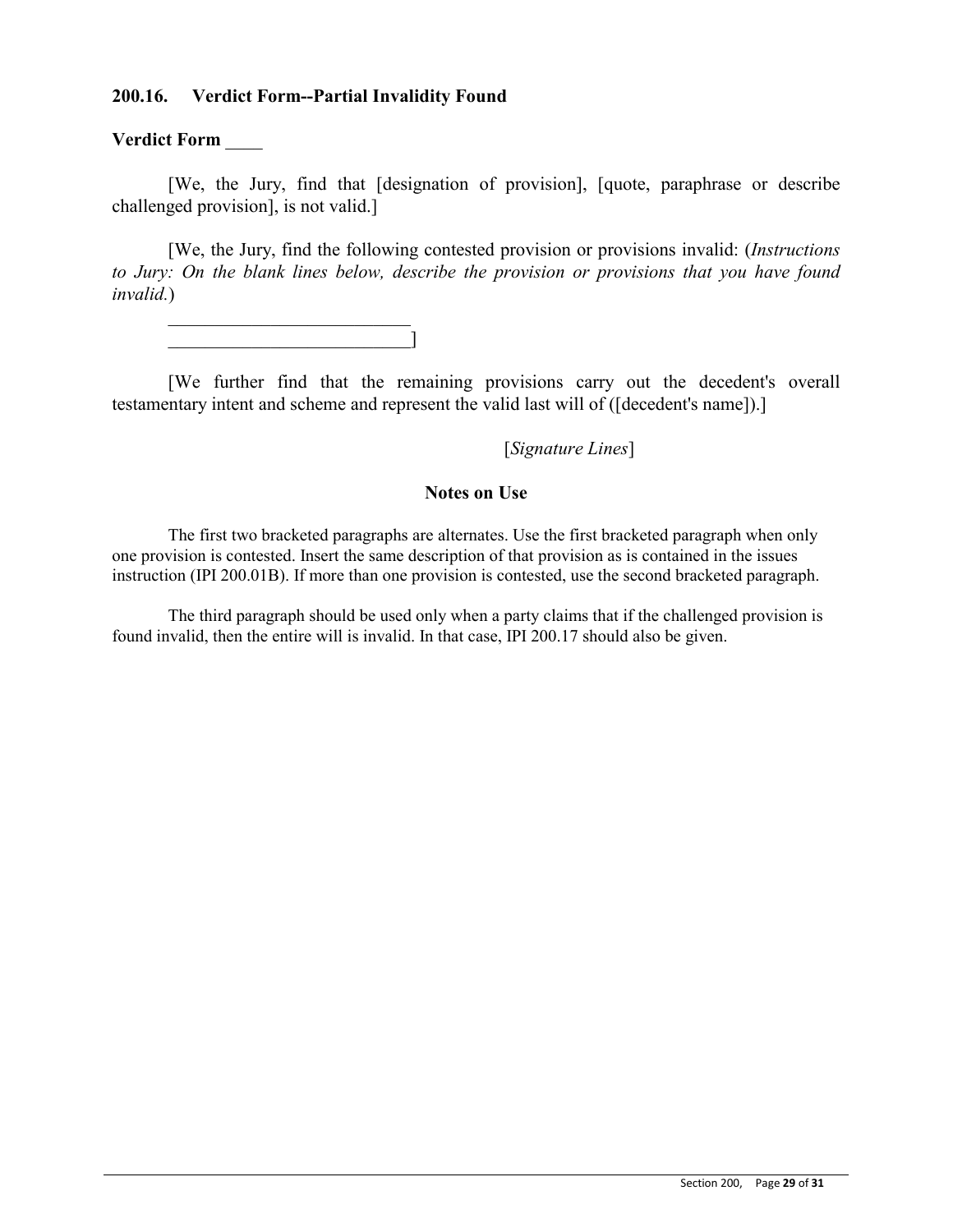## **200.17. Verdict Form--Partial Invalidity Found--Will Invalid**

\_\_\_\_\_\_\_\_\_\_\_\_\_\_\_\_\_\_\_\_\_\_\_\_\_\_\_\_\_\_\_\_\_\_\_\_\_\_\_\_\_\_\_\_\_\_\_\_\_\_\_\_\_\_]

### **Verdict Form** \_\_\_\_

[We, the Jury, find that [designation of provision], [quote, paraphrase or describe challenged provision], is not valid.]

[We, the Jury, find the following contested provision or provisions invalid: (*Instructions to Jury: On the blank lines below, describe the provision or provisions that you have found invalid.*)

[We further find that the remaining provisions do not carry out the decedent's overall testamentary intent and scheme and do not represent the valid last will of ([decedent's name]).]

[*Signature Lines*]

#### **Notes on Use**

This verdict form (together with IPI 200.16) should be given only when a party claims that if the challenged provision(s) is found invalid, the decedent's overall testamentary intent and scheme are destroyed and the entire will is therefore invalid. If no one claims that the invalidity of the contested provision(s) invalidates the remainder of the will, then use only IPI 200.16 without the last paragraph.

The two bracketed paragraphs are alternates. Use the first bracketed paragraph when only one provision is contested. Insert the same description of that provision as is contained in the issues instruction (IPI 200.01B). If more than one provision is contested, then use the second bracketed paragraph.